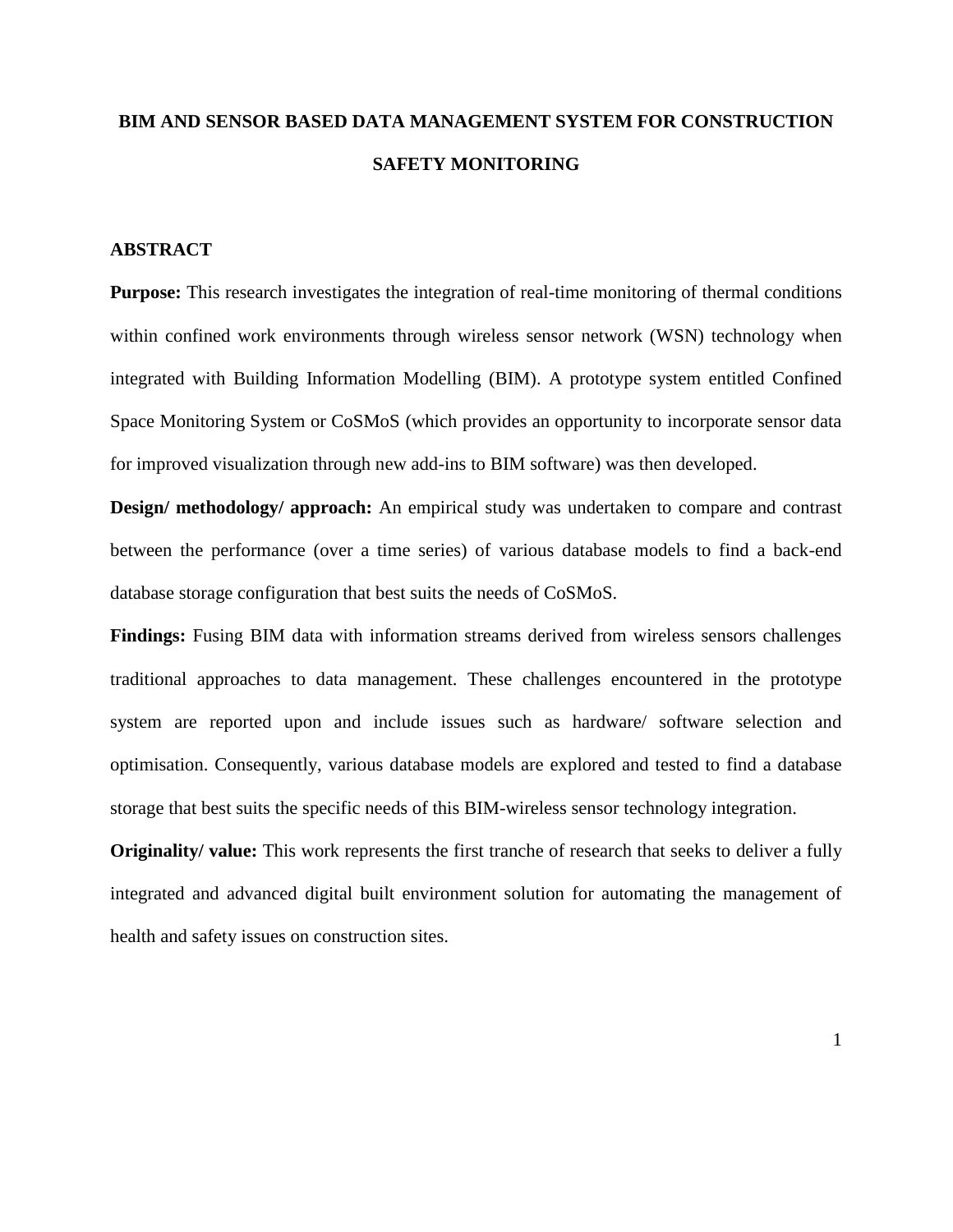## **KEYWORDS**

Building information modelling, digital built environment, health and safety management, sensor data, data management

## **INTRODUCTION**

According to U.S. Bureau of Labor Statistics (BLS), a total of 796 fatal injuries were recorded in the U.S. construction industry in 2013 from which 14% of fatalities were due to the exposure to hazardous environment and 2% were caused by fire and explosions (BLS, 2013). One major operational area of safety concern on construction sites is workers operating in confined spaces. Occupational Safety and Health Administration (OSHA) has defined a confined space as: *"any space that has limited means for entry or exit and that is primarily not designed for continuous worker occupancy"* (OSHA, 2014). OSHA (2015) estimates that there are 53 worker deaths and injuries, 4,900 lost workday cases and 5,700 non-lost time accident annually. Lack of oxygen in confined spaces is the main cause of accidents faced by construction workers (IACS, 2007). OSHA suggests that in confined spaces oxygen content should be continuously monitored both during and prior to starting work. If the oxygen content in air drops by 19.5% by volume or increases from 22% by volume then entry into a confined space should be avoided (OSHA, 2011). Consequently, effective 'real-time' monitoring of oxygen and temperature levels in a confined space environment is needed to improve worker safety.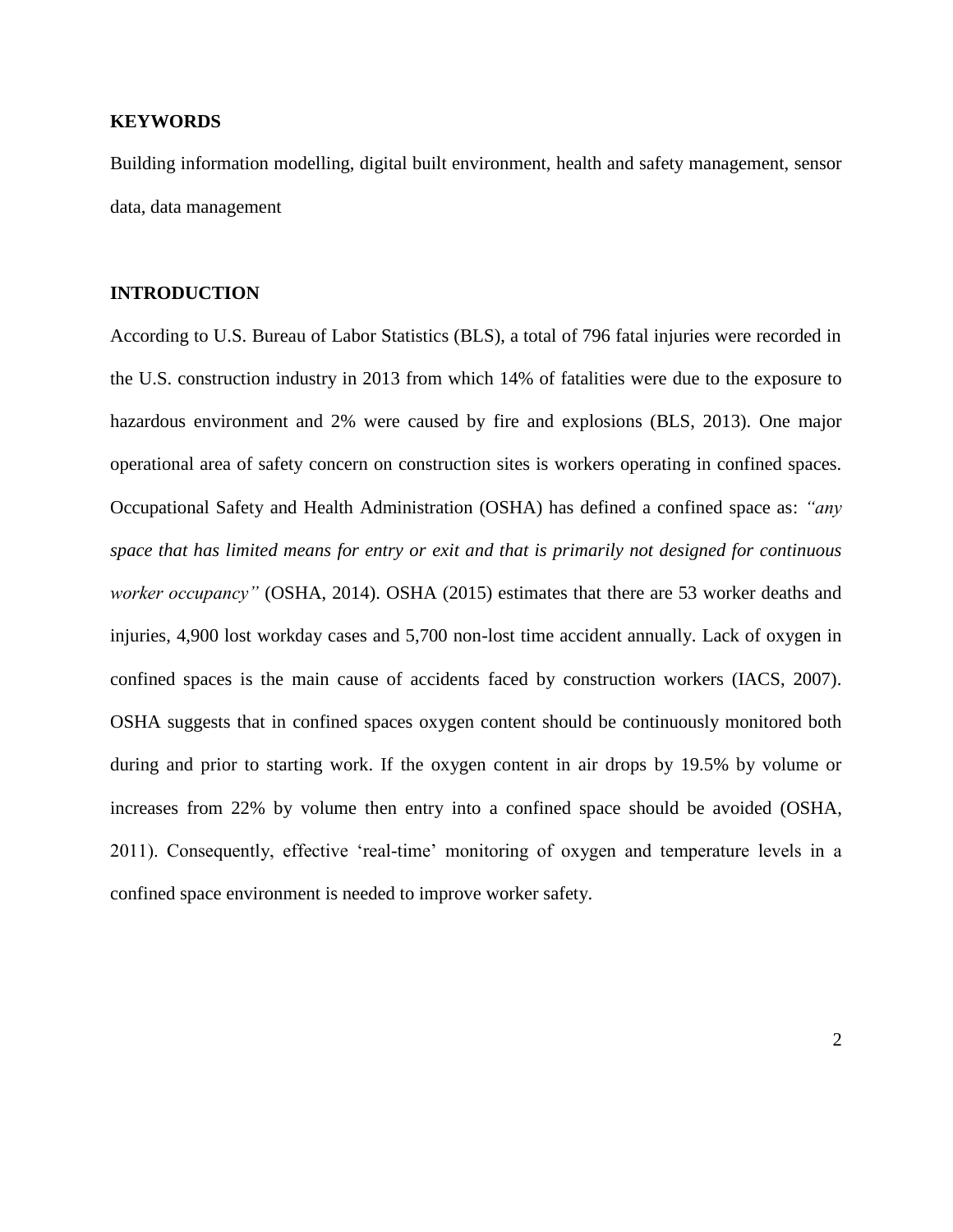The built environment is increasingly becoming digitized and advanced smart city technologies may present new opportunities to more effectively monitor environmental conditions and for this research, hazardous parameters (Pӓrn *et al.,* 2017). BIM is one of several prominent digital technologies that has gained extensive practitioner and academic interest within the Architectural, Engineering, Construction and Owner-operated (AECO) sector. BIM provides a multicollaborative platform for sharing both semantic and geometric information throughout the project management team during the asset's entire lifecycle (Vanlande *et al.,* 2008). Similarly, wireless sensor network (WSN) technology has gained prominence within the management of built environmental assets post construction (Li and Becerik-Gerber, 2011). A WSN incorporates a wireless network of spatially distributed autonomous devices or sensors (often called nodes) to provide real time monitoring of physical or environmental conditions (such as temperature, sound and pressure) within built environment systems (Cook and Das, 2004). These nodes are often low cost/ complexity and relay information either to a 'sink' for local usage or a 'gateway' for remote user access via networks connected to the internet (Zhu et al., 2010). Attempts to integrate BIM with different sensing technologies have already been made to specifically improve: environmental monitoring (Piza, *et al.,* 2005); building performance (Guinard *et al.,* 2009; Katranuschkov *et al.,* 2010; Attar *et al.,* 2011; Setayeshgar *et al.,* 2013); facility management (Cahill *et al.,* 2012; Ozturk *et al.,* 2012); and health and safety (H&S) management (Shiau and Chang, 2012; Guven *et al.,* 2012).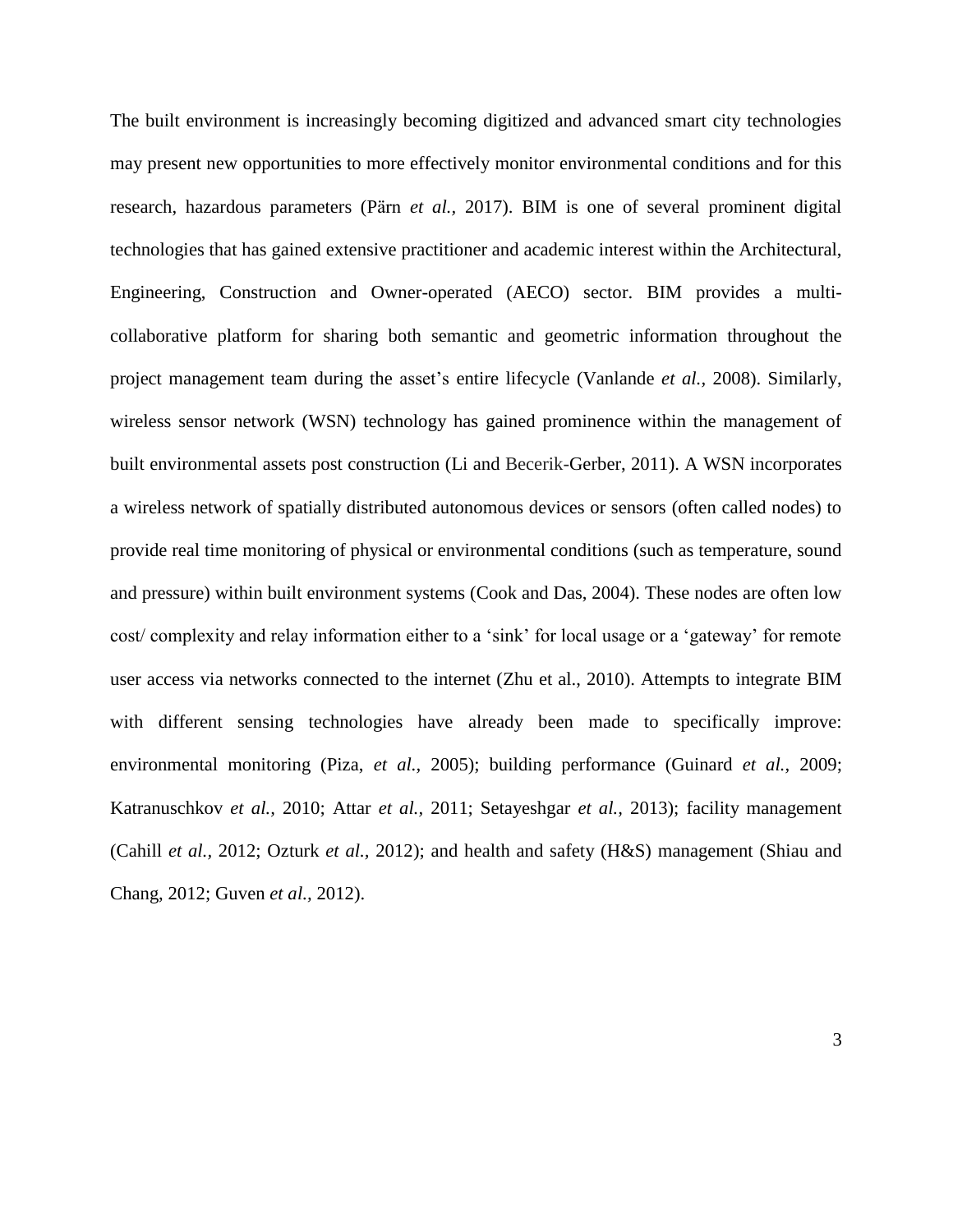These aforementioned studies provide motivation to develop a BIM-Sensor based solution to improve H&S of construction workers particularly when working within confined spaces. The research specifically explored the integration of BIM and WSN with the objective of monitoring environmental conditions within confined spaces - an often ignored area where the physical condition and safety of operators is at high risk. A prototype system entitled Confined Space Monitoring System or CoSMoS was then developed and evaluated (Riaz *et al.,* 2014). This paper reports upon the latest developments of this on-going research work and commensurate improvements to the prototype system which was transformed into a superior solution by addressing the inherent limitations identified during the study. The paper also highlights challenges faced due to collection of real time sensor data and resulting data management issues. To improve the performance of CoSMoS, the work sought to determine the most appropriate choice of database system that fits the application's requirements. Consequently, various database models are explored and tested to find a database storage that best suits the needs of CoSMoS.

## **COSMOS BACKGROUND: DATA MANAGEMENT CHALLENGE**

The prototype CoSMoS (Riaz *et al.,* 2014) was developed as a proof of concept where the development environment comprised of: Crossbow's TolesB mote (Wireless Sensors); Autodesk RevitTM Architecture 2013 (BIM Software); Visual Studio.Net (Software Development Environment); and SQL Server (Database Management System). CoSMoS data aggregation, storage and management framework (refer to Figure 1) highlights the back-end sensor application that was programmed to: read TelosB gateway mote; convert acquired raw sensor values in a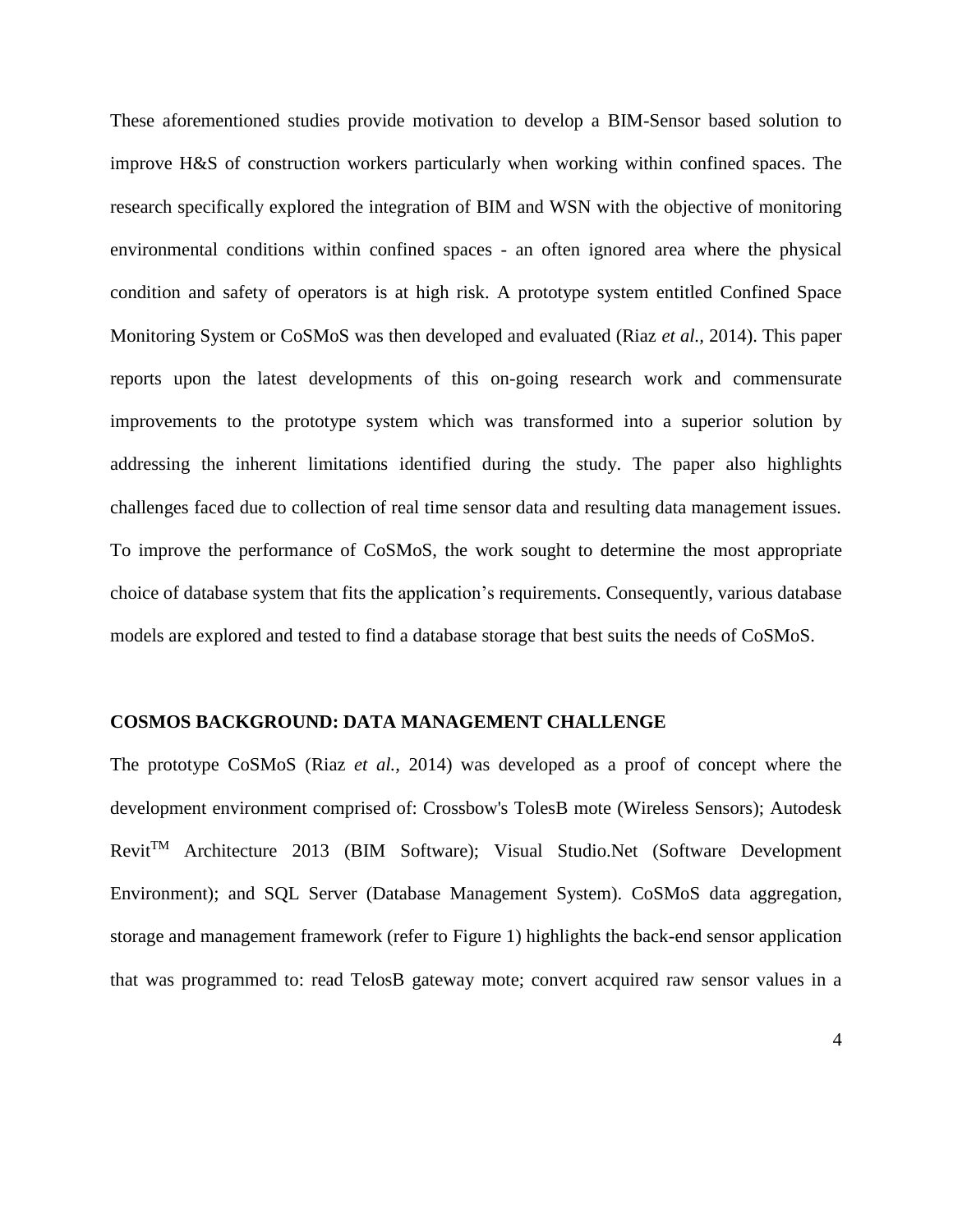human understandable format; and push the data to a data storage layer. The self-updating BIM model in CoSMoS depends upon a database link between Revit<sup>TM</sup> external application and a database system. Therefore, overall application data management performance not only dealt with centralized sensor data storage but also included BIM integration and visualization.

#### <Insert Figure 1 about here>

The data storage layer stores sensor values with 'SensorID', 'Sensor type', and 'Timestamp' in a SQL Server (DBMS) and relational format. Storing each sensing mote's unique identification (ID) is critical to later correlate the acquired sensor values to the BIM model of a confined space. Once huge sensor data is collected from multiple motes, the next challenge posed relates to efficiently managing and retrieving relevant data from a database. The developed prototype system uses an SQL server which is a traditional method to store data, based on the Relational Database Management Systems (RDBMS). Recent research highlights that sharp a growth of data makes traditional RDBMSs inadequate to handle huge volume and heterogeneity of sensor data (Mai *et al.,* 2014). However, there the literature offers no consensus on which type of database performs best for real time sensor applications.

# **TRADITIONAL RELATIONAL DATABASES IN SENSOR DATA CONTEXT**

Existing literature on using traditional relational databases to store dynamically changing sensor data illustrates that adding more capacity to such a database requires greater processing and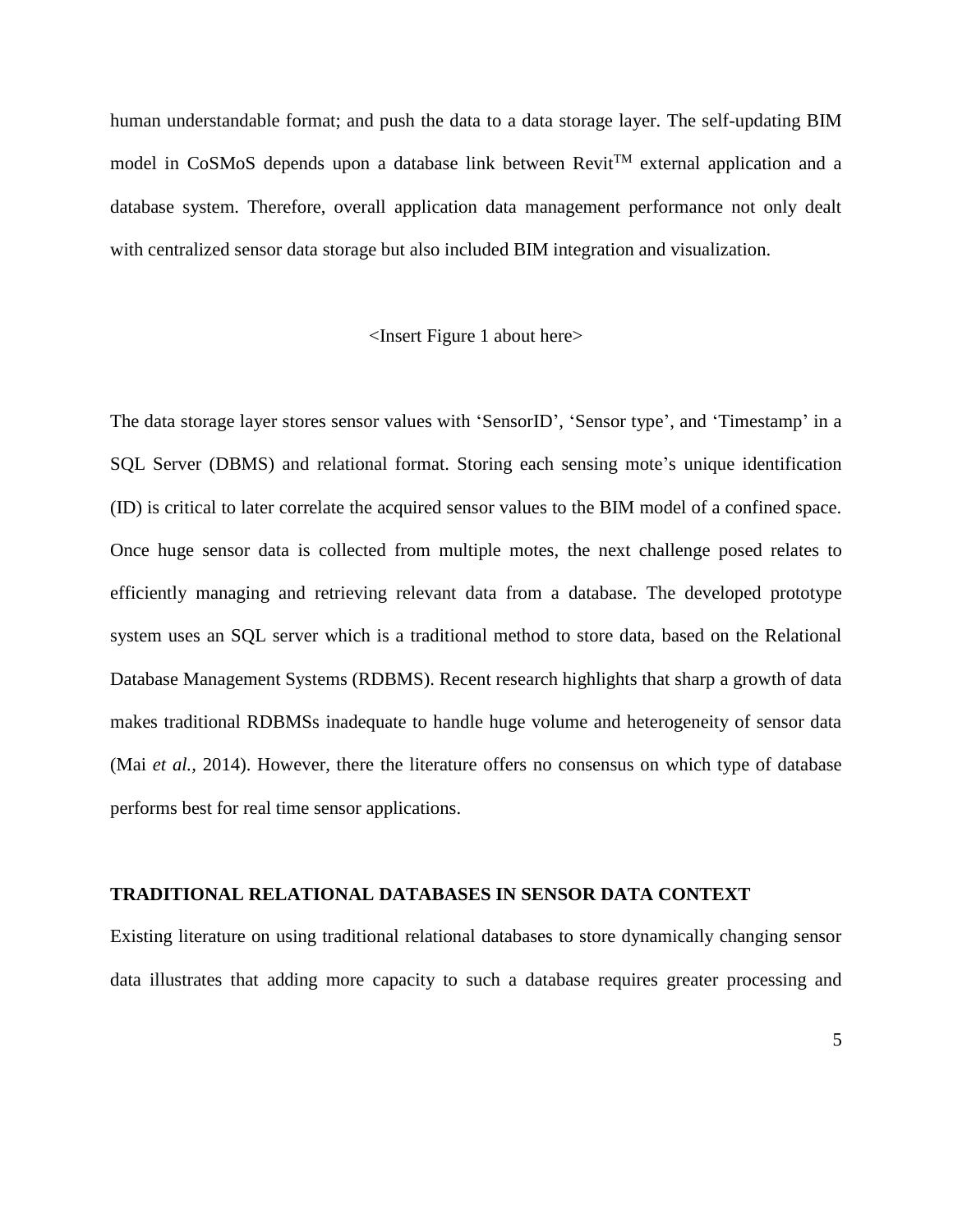storage power on a single machine (Shah *et al.,* 2009). The literature also reveals several key challenges, namely:

- *rigid*: RDBMS provides a well-defined structure which is required for transactional data but is too rigid for sensor data (van der Veen *et al.,* 2012);
- *expensive*: with dynamically changing data it is too expensive to maintain indexes on time (Pungilă *et al.,* 2009, Shah *et al.,* 2009); and
- *less scalable*: relational databases are built for consistency and availability so there is less tolerance for network partitions making it difficult to scale horizontally (van der Veen *et al.,* 2012).

The extant literature also highlights some characteristics of a good sensor database which include the need to be: energy efficient; scalable; self-organizing; and robust against node failures and topology changes (Elnahrawy, 2003). Moreover, the underlying system should benefit from general characteristics of sensor data, such as their spatio temporal nature. Consequently, literature highlights the use of different types of time series software that benefit from the temporal nature of sensor data by having indexes on time. For example, time series DataBlade is used as a potential solution to performance degradation that result from reasoning over a huge volume of data (Shah *et al.,* 2009).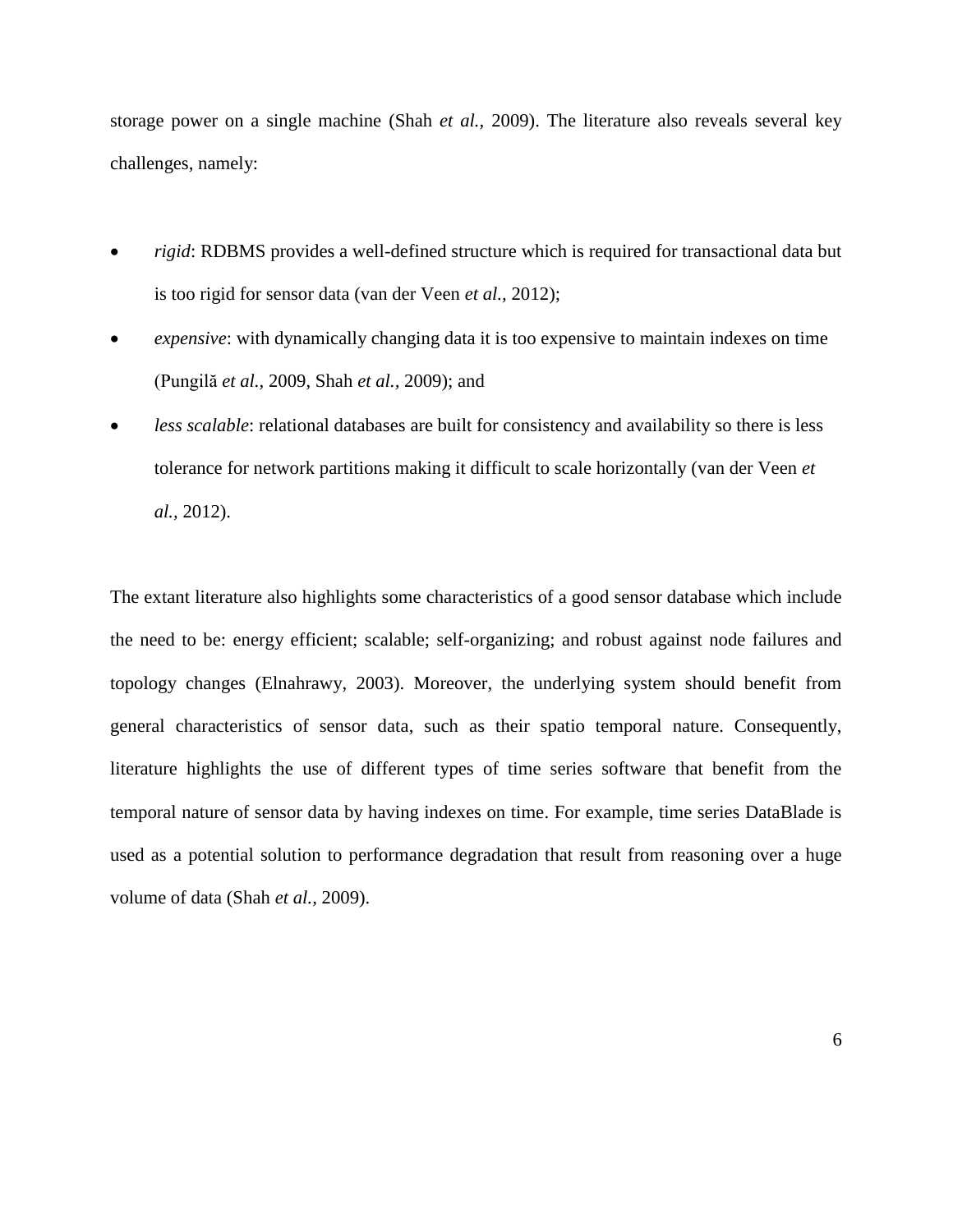#### **Database Types:**

To overcome these challenges posed by RDBMS, several types of databases have been proposed such as NoSQL and Time Series Databases (TSDB) (Mai *et al.,* 2014; Dix, 2016). RDBMS (or SQL databases) store data in database objects called tables. A table is a collection of related data entries and consists of columns and rows (Harrington, 2010). A NoSQL (often interpreted as 'Not only SQL') database provides a mechanism for storage and retrieval of data that is modelled in means other than the tabular relations used in relational databases. For example, column stores, document stores, key-value stores are some of the examples of the data models which come under NoSQL (Nayak *et al.,* 2013). A TSDB on the other hand, is a software system that is optimized for handling time series data, arrays of numbers indexed by time (a date-time or a datetime range) (Fu, 2011).

Literature highlights StoneDB (a NoSQL database) as a possible solution to storing sensor data (Elnahrawy, 2003). Hypertable is also underlined as a potential solution which can overcome the limitations of scalability posed by traditional RDBMS however it is limited by the fact that it can store only strings (Sikkens, 2010). Existing research compares databases such as MySQL, MongoDB, CouchDB and Redis on scalar sensor data. Results show that NoSQL databases, particularly MongoDB, performed better in write intensive systems with the use of bulk inserts, followed by MySQL, CouchDB, and Redis (Mai *et al.,* 2014). Table 1 gives a snapshot of databases reviewed within the extant literature. It also documents the category and advantages of each database.

7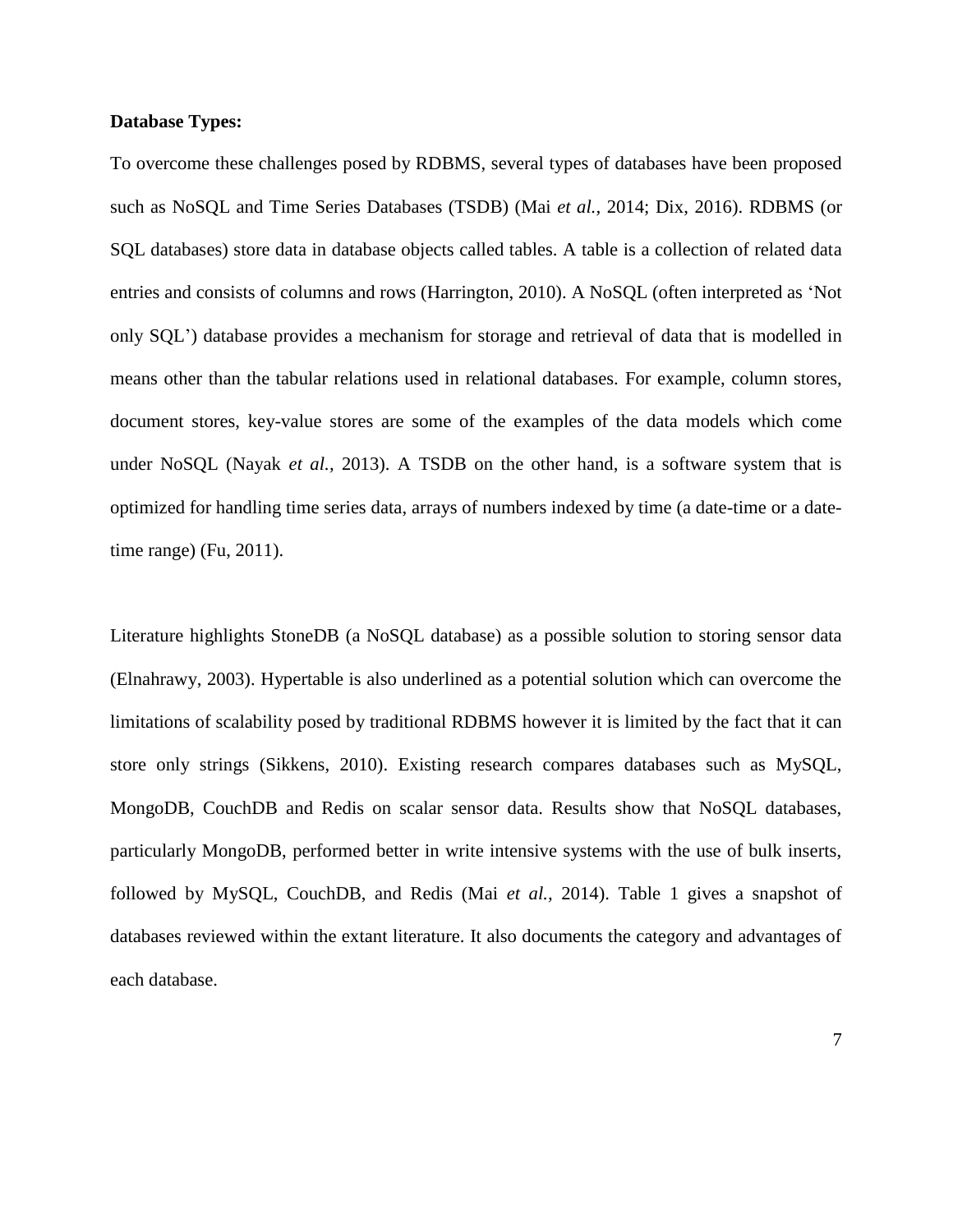<Insert Table 1 about here>

## **DATABASE CHOICES FOR COSMOS:**

To improve the performance of CoSMoS and following a careful review of literature, it was decided to evaluate MySQL as a representative of relational databases, MongoDB as a representative of NoSQL, MongoDB with time series concept to test the benefits of having indexes on time and finally Informix, Influx and Kairos databases as representative of the time series group.

MySQL is the world's most popular open source relational database and can cost-effectively help to deliver high performance, scalable database applications (Converse, 2004). Here data is stored in tables consisting of rows and columns. Since the existing prototype system for CoSMoS already uses MySQL, it seemed a viable choice as a representation of traditional RDBMS. MongoDB is an open-source document database that provides high performance, high availability and automatic scaling (Chodorow, 2003). A record in MongoDB is a document, which is a data structure composed of field and value pairs. The extant literature revels that MongoDB has good performance for write intensive applications (Mai *et al.,* 2014) and because CoSMoS is write intensive, MongoDB appeared to be a good choice. Using MongoDB as a Time Series concept, multiple readings are stored into a single document - this further improves the efficiency of the schema as repeating data structures can be isolated (Membrey *et al.,* 2010). MongoDB with a time series concept for storing sensor data has not been discussed extensively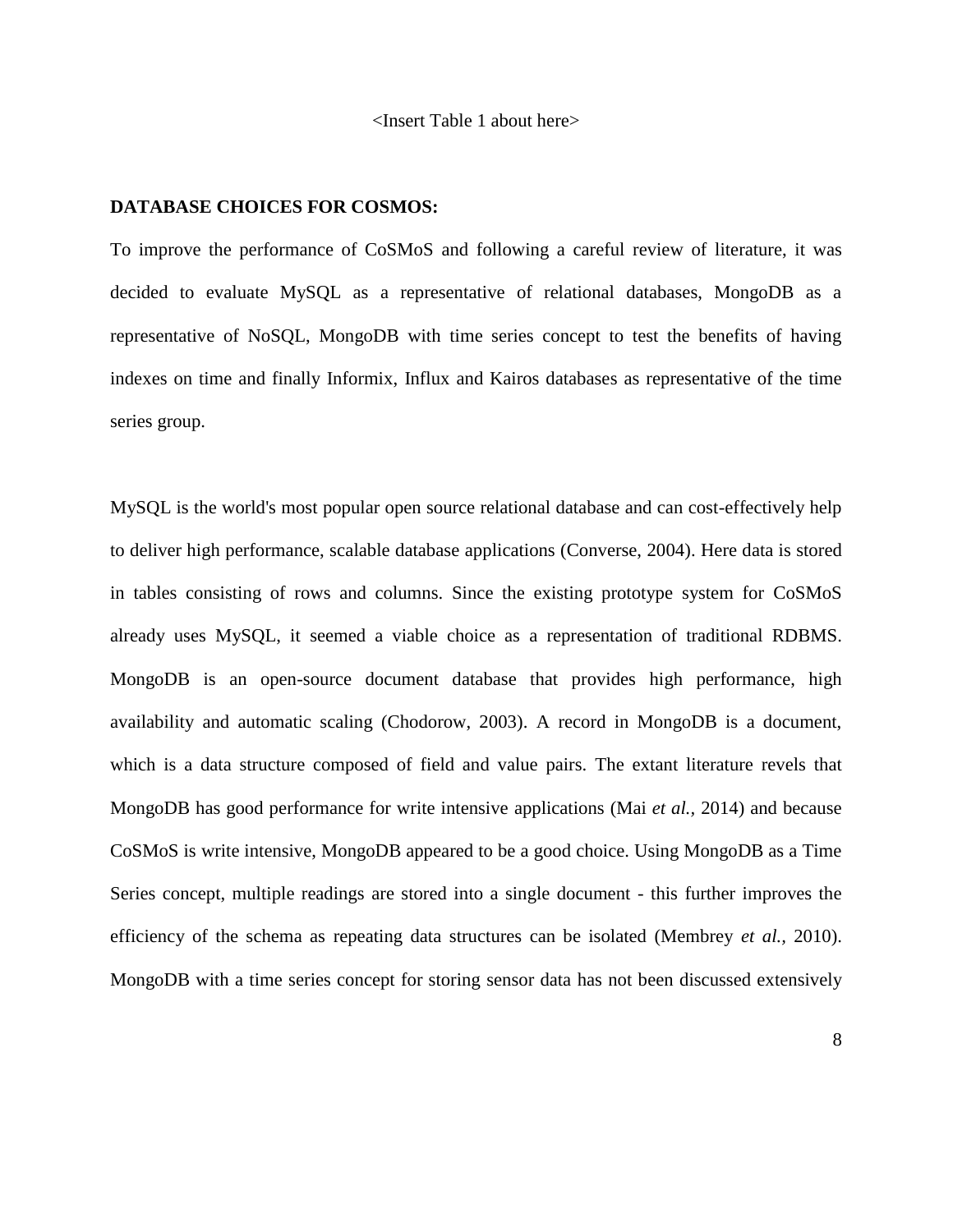within extant literature and hence, was chosen to be explored further in this research. Hypertable also made a viable candidate however, when millions of rows of integers are required to be stored into string conversion it can get rather expensive in terms of data processing and hence is eliminated from further consideration.

Informix, Influx and Kairos belong to the relatively new Time Series group of databases and are not discussed thoroughly in the literature (which predominantly discusses Time Series data blade in general only) (Ahsan and Vijay, 2014). Hence, in this research the three mentioned Time Series databases were benchmarked for sensor readings. IBM® Informix® Time Series software is a built-in feature of Informix that greatly expands database functionality by adding sophisticated support for managing time series (time-stamped) data (IBM, 2015). Influx is a Time Series database that can perform standard functions such as min, max, sum, count, mean, median and percentiles. Moreover, it uses a SQL-like query language designed for working with time series and analytics (Influx, 2015). Finally, Kairos is a Time Series database that can be run using a back-end store of Apache Cassandra, Apache HBase, or H2 (Bader *et al.,* 2017). It supports millisecond granularity when used with Apache Cassandra and allows to group and aggregate data in flexible ways.

# **TEST APPROACH**

The main goal was to devise a standard means of testing the performance of writes and reads across different databases, with the table structures resembling that being used by the CoSMoS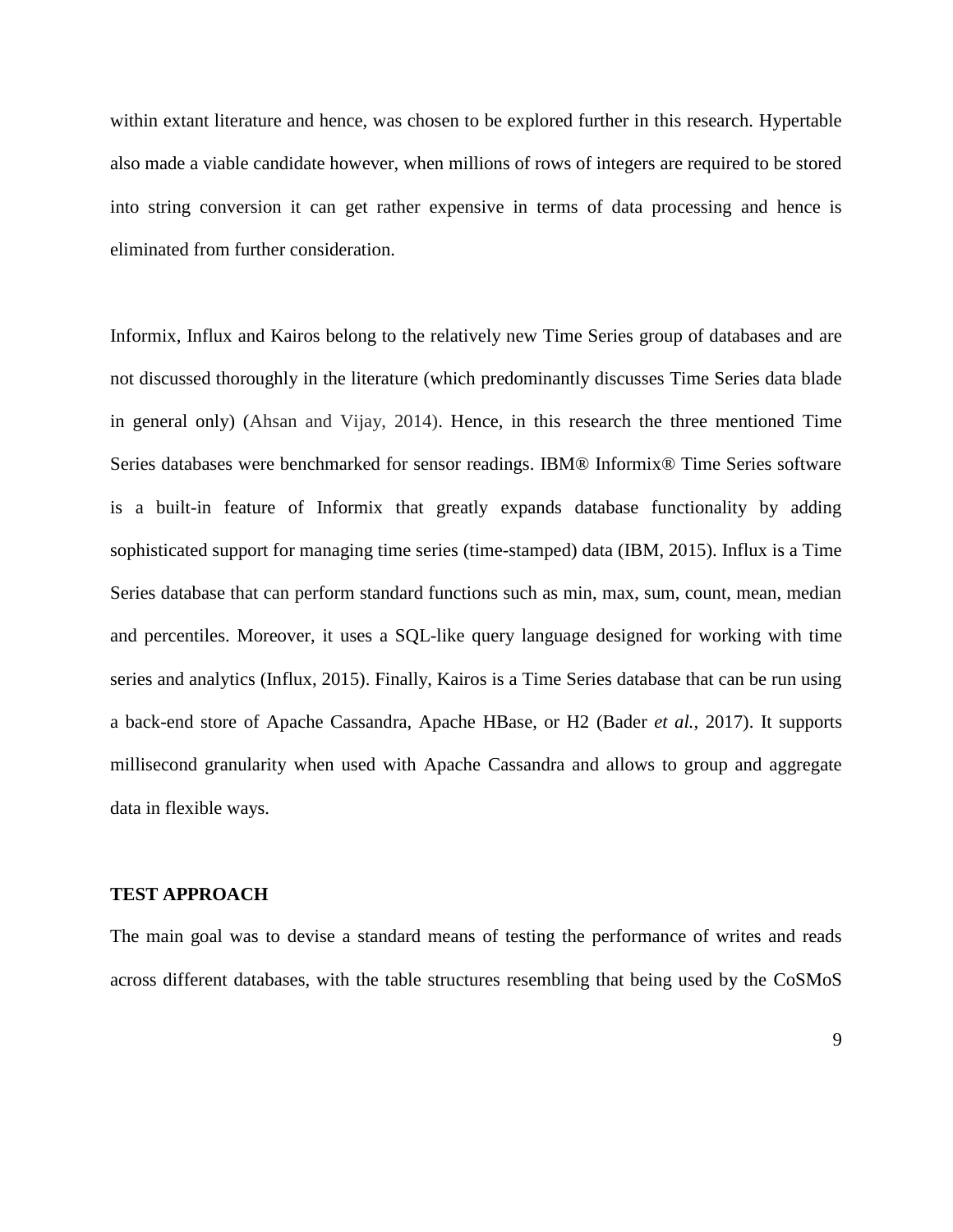prototype. To achieve this objective, two core areas of development required greater consideration, namely: i) sensor network setup and deployment; and ii) software and database development environment – each of these areas is now discussed in some further detail.

#### **Sensor network setup and deployment**

The sensing network store routing tables and execute routing protocols to route sensor readings from one mote to another. Choosing the correct network architecture for routing sensor readings is important for the network to be scalable and reliable. In doing so, the architecture must keep the sensor network active and working effectively. Sensor network architecture for CoSMoS has been designed for single-hop communications, having single aggregator mote and multiple sensing motes. Sensing motes have been programmed using a specialized programming language NesC on a TinyOS platform. For sensor data aggregation, a TinyOS utility named 'BaseStation' has been run for the operation of aggregator motes. BaseStation works as a bridge between the BIM server serial port and radio network. When it receives a data packet from the serial port, it transmits it on the radio channel; when it receives data packets over the radio, it transmits it to the serial port of BIM server. Because TinyOS has a tool chain for generating and sending packets to a mote over a serial port, using a BaseStation allows PC tools to communicate directly with mote networks (Levis and Gay 2009). To establish communication with a mote over the server's serial port, MOTECOM environment is set to get reading from the aggregator mote running BaseStation utility. Whereas, PORT depends on the platform and where the mote has been plugged in. For Linux/UNIX machines, it is /dev/ttyUSBn for a serial-over-USB port as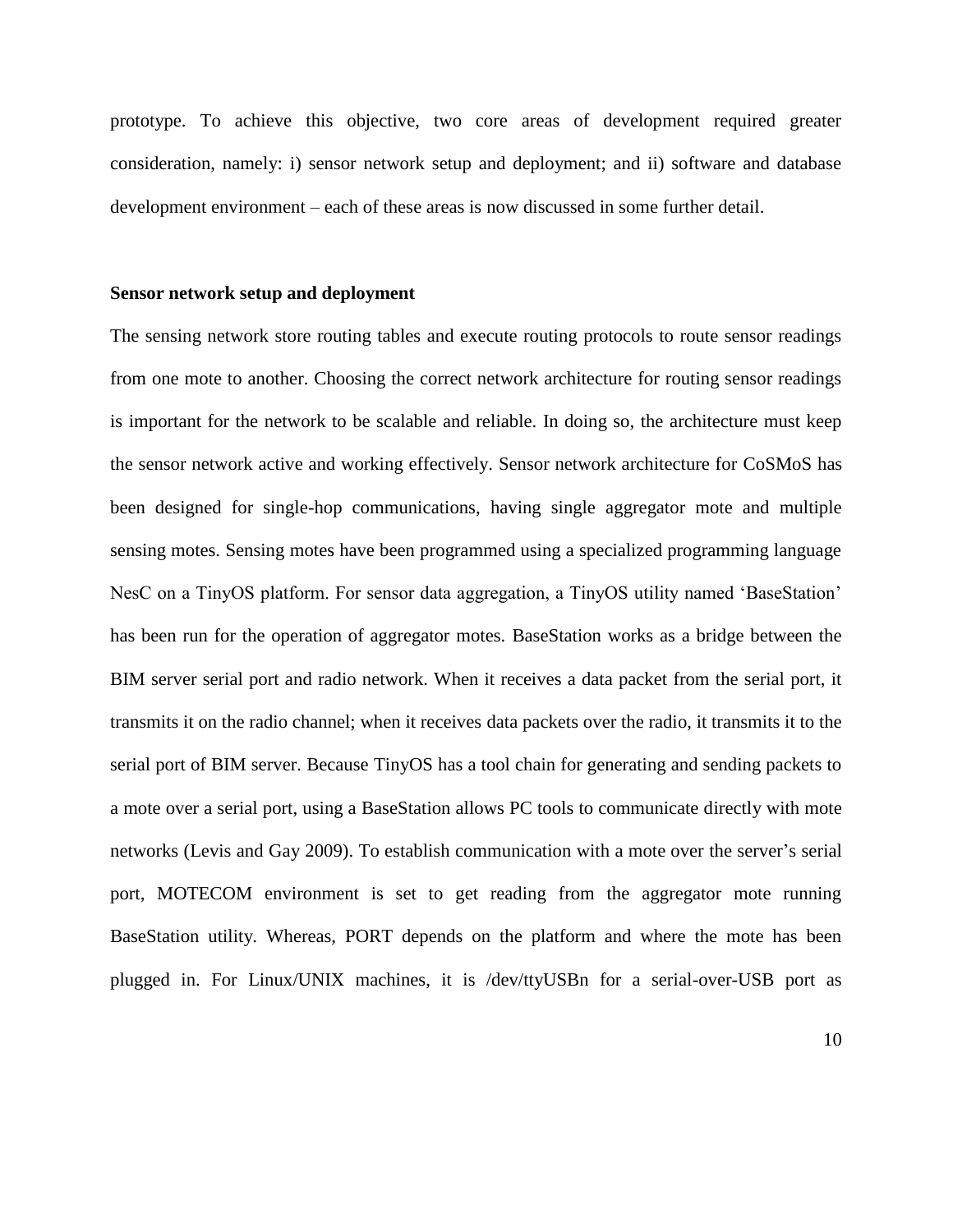mentioned below. A built-in 'SerialForwarder' program is also used to open a data packet source and allow CoSMoS connect to it over a TCP/IP stream in order to use sensor data source.

Export MOTECOM = serial@/dev/ttyUSB0: telosb

java net.tinyos.sf.SerialForwarder -comm serial@/dev/ttyUSB0:telosb

Once motes have been programmed and deployed in a building, motes will initialize and implement operations such as neighbor discovery, data sensing, sensor data processing and sensor data transmissions.

## **Software and database development environment**

For the prototype system, two temperature sensing motes are placed in two different locations of the building under development. Aggregator motes are programmed to aggregate the sensor values received from other sensing motes and forward them along with its own sensed value to a serial port. Aggregator motes are connected to a BIM server using a standard Universal Serial Bus (USB) interface. The back-end sensor application is written in Microsoft Visual Studio 2012 (Software Development Environment) running on a Revit<sup>TM</sup> server to read the aggregator mote. Sensor application is programmed to: read TelosB gateway mote; convert acquired raw sensor values in a human understandable format; and store sensor values with 'SensorID', 'Sensor type', and 'Timestamp' in Comma Separated Values (CSV) file. Storing each sensing mote's unique identification (ID) is critical to later correlating the acquired sensor values for the confined space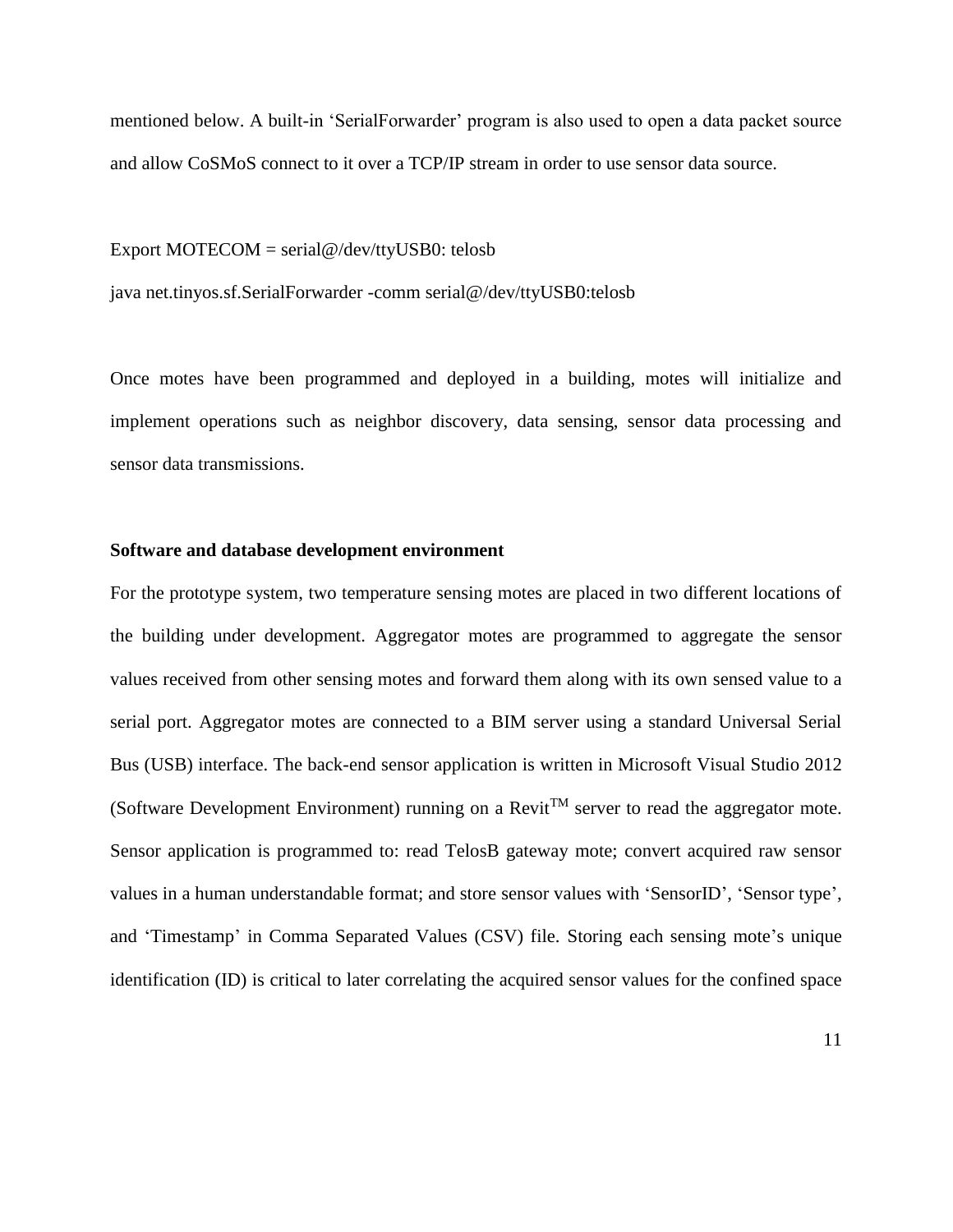within the BIM model. A data connection is established between  $Revit^{TM}$  Architecture software and Database Management System (DBMS) using a Revit<sup>TM</sup> application programming interface API. The primary objective is to select the most appropriate DBMS for CoSMoS, so that database performance can be optimised. Consequently, various database models are explored and tested to find a database storage that best suits the needs of CoSMoS. For consistency all tests conducted were run on the same machine with hardware and software configurations as reported upon in Table 2.

## <Insert Table 2 about here>

Figure 2 shows the CoSMoS database schema for BIM and sensor data storage. Here SensingMote and AggregatorMote are the categories of the basic sensor mote that have functions to acquire data through WSNGateway, save and forward sensor readings to a DataServer. The application for H&S manager retrieves data through Revit<sup>TM</sup> Server using an external interface that can be viewed (via a graphical user interface (GUI)) on a DesktopClient or MobileApp. This database design provides a detailed view of how BIM and sensor data is linked to give a real-time visualization for monitoring confined spaces. To test the performance of different databases, a homogeneous data schema for execution is maintained for consistency.

<Insert Figure 2 about here>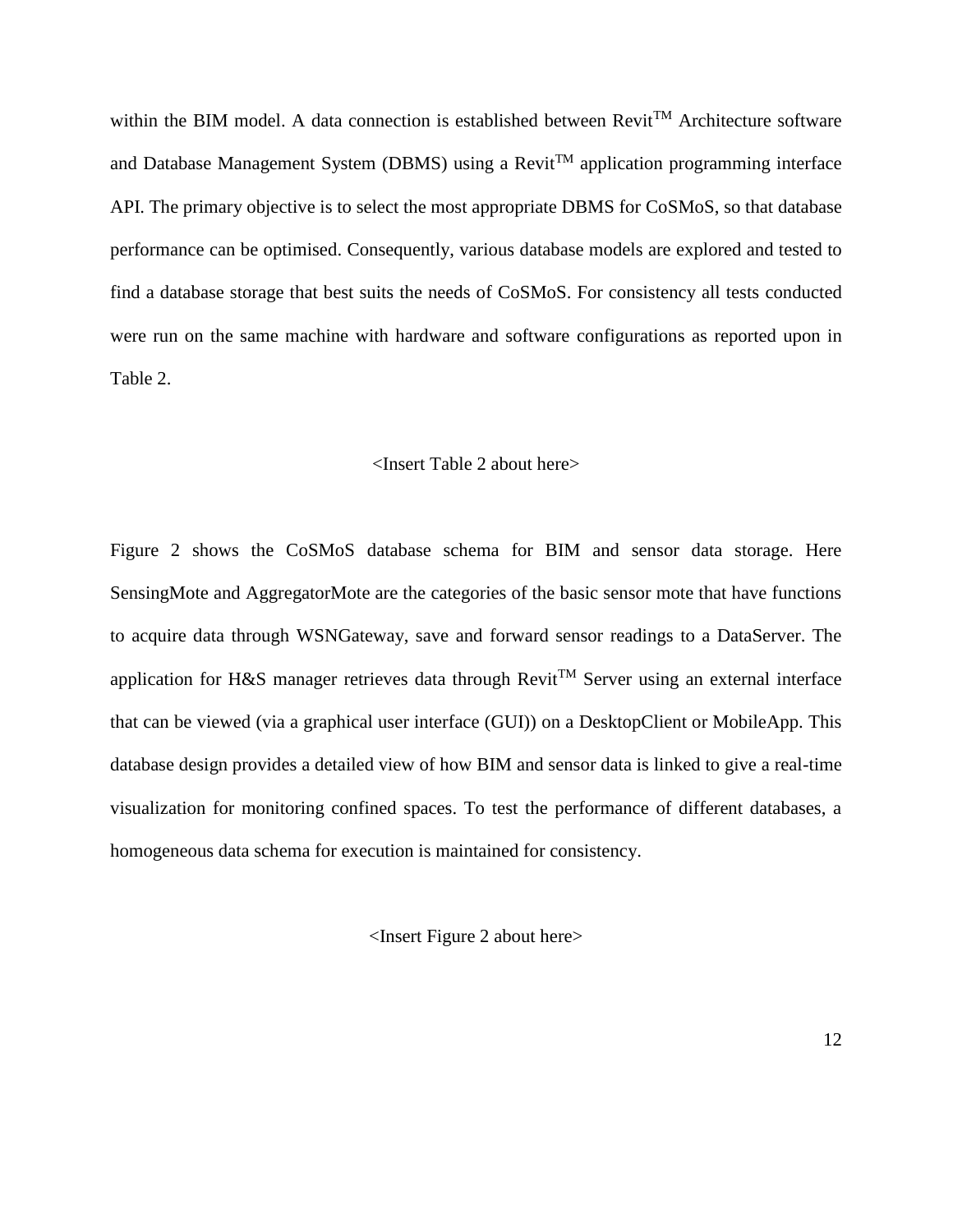Subsequent steps involve creating a table with a timestamp, sensor reading and roomID, followed by population of sensor data using multiple inserts. A detailed algorithm for multiple insert/ select is illustrated in Figure 3. It should be noted from the algorithm that the values are averaged for two rounds of Insert/ Select Operations so as to remove any effects of sudden CPU surge due to other background OS processes like paging.

<Insert Figure 3 about here>

# **1. RESULTS AND ANALYSIS**

Table 3 lists the average performances of read and write operations across the evaluated databases. A PERL script was written to measure the time for these operations.

## <Insert Table 3 about here>

Testing initially started with the relational database MySQL where the average time measured for read operation was 250 ms whereas, for write it was 100 ms. However, relational databases are renowned to start degrading with increasing data. When data volume is a key consideration and an application is expected to receive several millions to billions of entries per day, NoSQL and time series storage are considered suitable.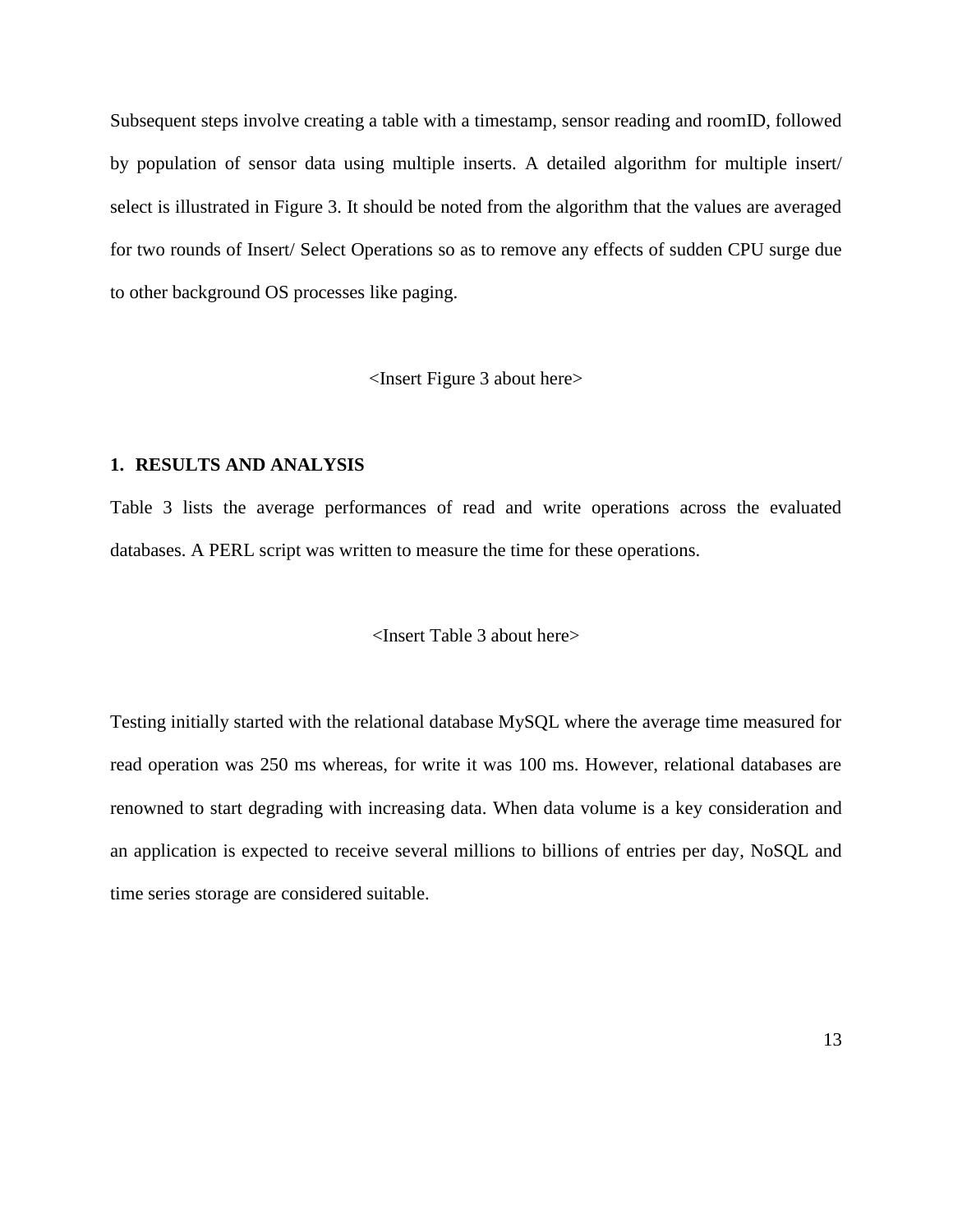The NoSQL data model with MongoDB (as its representative test subject) was then tested. MongoDB is well known for its good performance of read/ write operations because unlike a relational database that stores data in structured rows, MongoDB is free of any rigid structure and stores data in documents. Therefore, MongoDB with high insert rates is preferred to increase query performance and flexibility particularly when handling sensor data and, geometric and semantic BIM information. Table 3 confirms that MongoDB gives better performance for both operations (when compared to other viable alternatives) - read and write times being 2ms and 50ms respectively. However, this performance may degrade due to numerous document scanning when queries attempt to perform aggregation of sensor readings to create sensor data visualizations on BIM software. To improve performance of such aggregated queries, a nested json (java script object notation) approach is tested using MongoDB as a Time Series data store. Furthermore, due to the flexible structure of MongoDB's json document, aggregated average, minimum and maximum values for each document can also be recorded, thus saving redundant aggregation computes. This implementation has already been successfully used by the MongoDB software development team for performance monitoring applications where five billion entries are carried out per day across 10 servers. Table 3 reveals that MongoDB 'as a time series' concept takes 127 ms for inserts and 46 ms for selects and is thus much faster than MySQL but slower in comparison to MongoDB 'as a regular document store' concept. This can be accepted as the use of a time series concept comes in handy when aggregates such as average or max/min of readings are to be performed. Hence, it is a fair compromise and well suited for the CoSMoS application under consideration.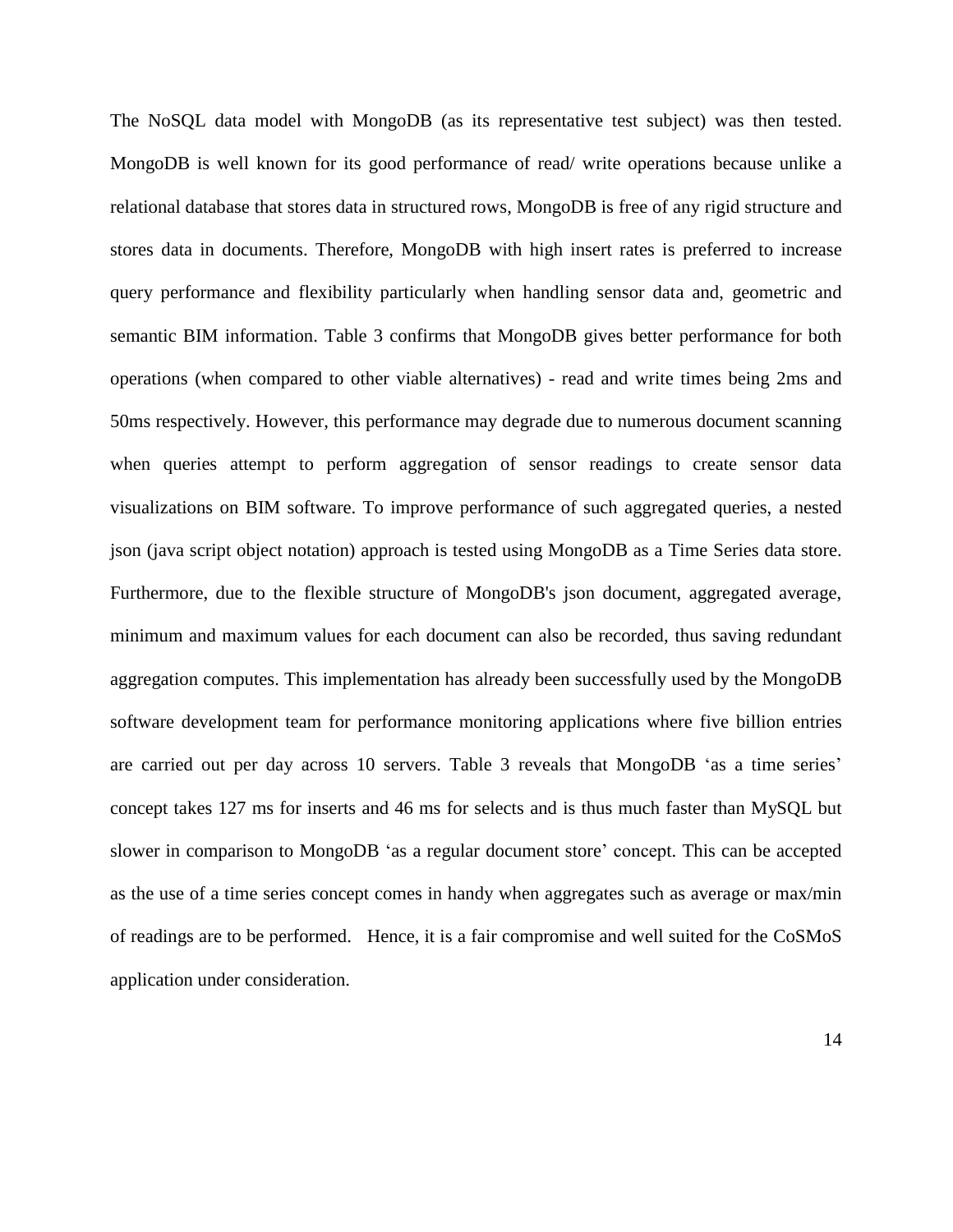## **Evaluation**

The evaluation commenced by comparing the relational database MySQL and Informix (used as relational database without the Time Series concept). Table 3 reveals that Informix (as a relational database) outperformed MySQL in read operation but was slower in write operation when averaged over 50 different batch tests. Informix was then tested as a time series database (refer to Table 3) to reveal that the average time for select/ read operation in Informix (when used with the time-series concepts), shoots from 5ms to 7000ms; this is 30 times slower than that of MySQL. In order to better understand this observed slow performance of Informix for read operation, experts on the Informix developer forum and dbforums.com were contacted and based on received suggestions, the code was changed to insert all the records under the same ID column thus allowing all sensor values to fall under the same record. However, this further degraded the performance from 7000ms read time to average time of around 14690ms.

Considering the lack of proper documentation for Informix and its poor results on read operations, other open source Time Series data store alternatives were tested (such as Influx and Kairos). As mentioned earlier, Kairos is a time series database, which is primarily written for Apache Cassandra (as a free and open source distributed database management system) but works on Apache HBase as well (as a free open source, non-relational distributed database written in Java). Apache Cassandra was chosen as the underlying database for testing as it is fastest performer amongst the supported databases for Kairos (Apache HBase is known to be slower than Kairos) (Goldschmidt, 2014). Table 3 reveals that Kairos gave better performance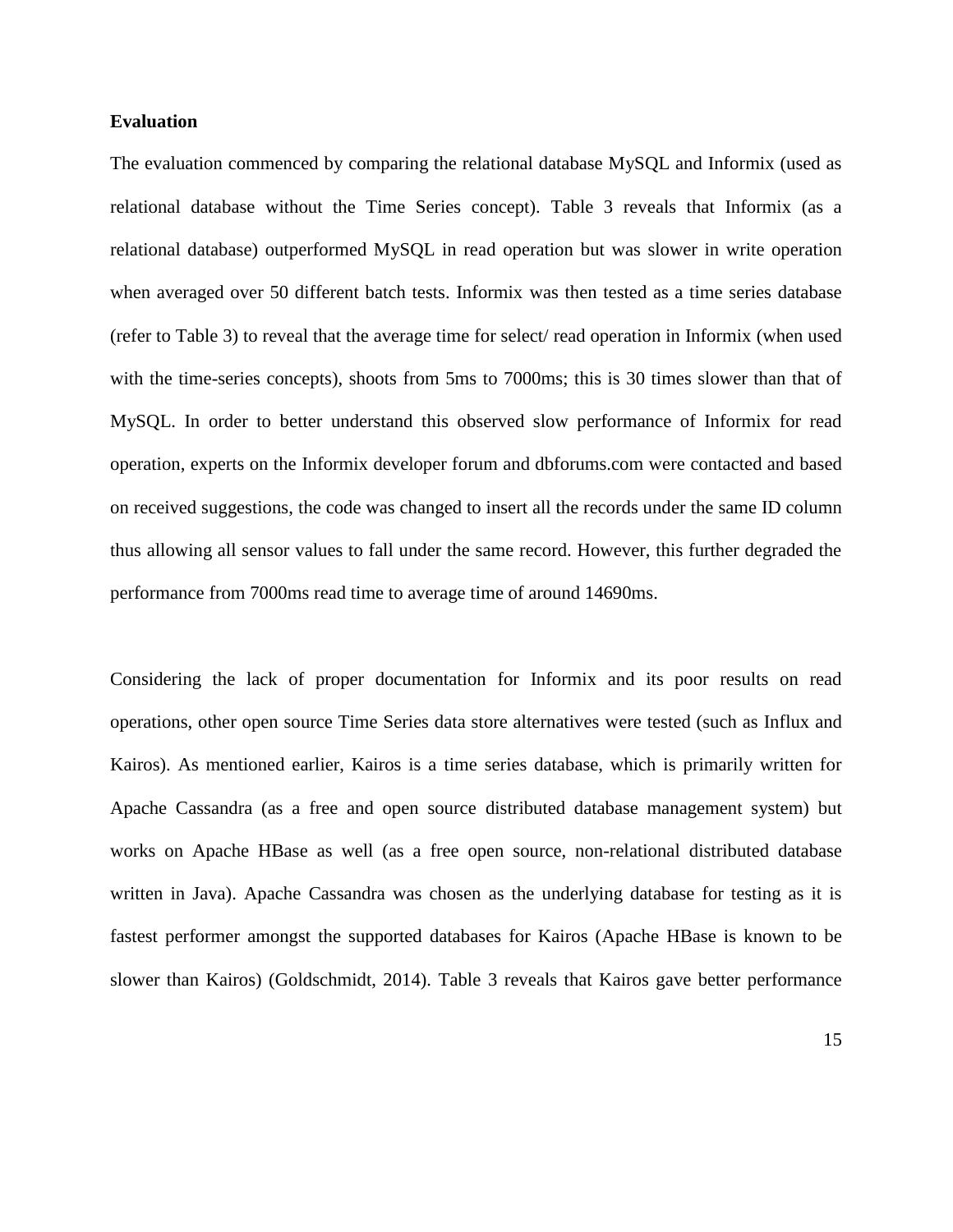when compared with other Time Series databases such as Informix and Influx. However, MongoDB (as a time series concept) outperforms all other Time Series data stores.

The performance for read and write operations are also depicted using graphs, presented in Figures 4 and 5 respectively. Figure 4 confirms that MongoDB as a time series concept outperforms all other tested time series databases. For write operations, Informix used as a relational database and MySQL exhibits almost similar performance (refer to Figure 5). However, performance degrades for Informix when used with the time series blade and becomes worse when values are inserted into the same bucket (refer to Figure 5). Moreover, Kairos performed better than Informix (with time series) and Influx. Finally, Figure 6 confirms that MongoDB has the best performance in the time series category.

<Insert Figures 4 and 5 about here>

## **LIMITATIONS AND FUTURE WORK**

To ensure consistency and derive standard results, all the above tests were run on a 64-bit Windows machine. However, performance may vary from machine to machine and better or faster hardware can give improved results. Even though consistent efforts were made to ensure the comprehensiveness of the test results, results for Informix may not reflect the best performance due to lack of comprehensive documentation for the subject. In addition to the tested databases, other time series databases which are gaining popularity (such as Graphite and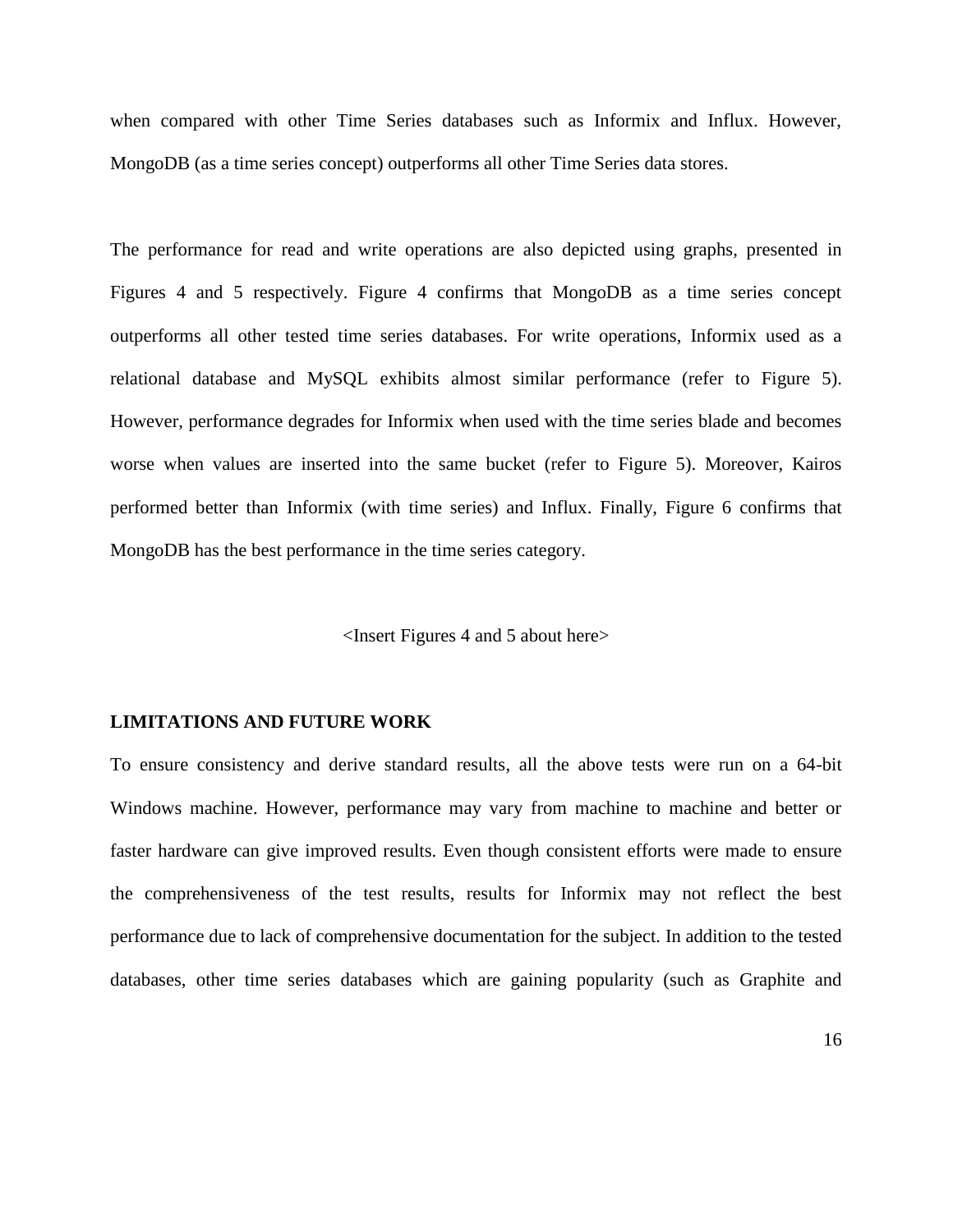OpenTS) should be examined. However, other time series databases require a Linux based test environment and are unavailable for more commonly used platforms like Windows.

Furthermore, environmental monitoring wireless sensing motes have serious resource constraints (Madden *et al.,* 2002; Zhao *et al.,* 2003). In particular, they have limited: communication bandwidth (1-100 Kbps); storage; transmission data rate; processing capabilities; and battery life, which may cause motes to operate for a restricted number of hours. For example, the wireless sensing mote used for this research has an 8MHz processor, 10 KB programming memory and 250 Kbps data rate only. These mote limitations require special network management algorithms for sensor data streams that can explicitly incorporate these resource constraints, for example, incorporating an idle mote to sleep mode for energy as well as data efficient mechanisms.

For this research, the performance of various databases in the presence of dynamically changing sensor data was assessed in terms of identifying a best fit for the CoSMoS application. These tests, were performed locally on a single machine but future work should assess how performance of the databases differ for: a distributed network where data is stored at different locations; platform virtualization for multitasking; and when placed on a cloud based (vis-a-vis local personal computer (PC)) platform to reduce overhead costs and improved accessibility. Since time series data is being used, it would be useful to apply knowledge discovery techniques to find useful patterns to predict anomalies. For CoSMoS, where sensors are constantly monitoring oxygen levels and temperature in confined spaces, detecting patterns in sensor data will help to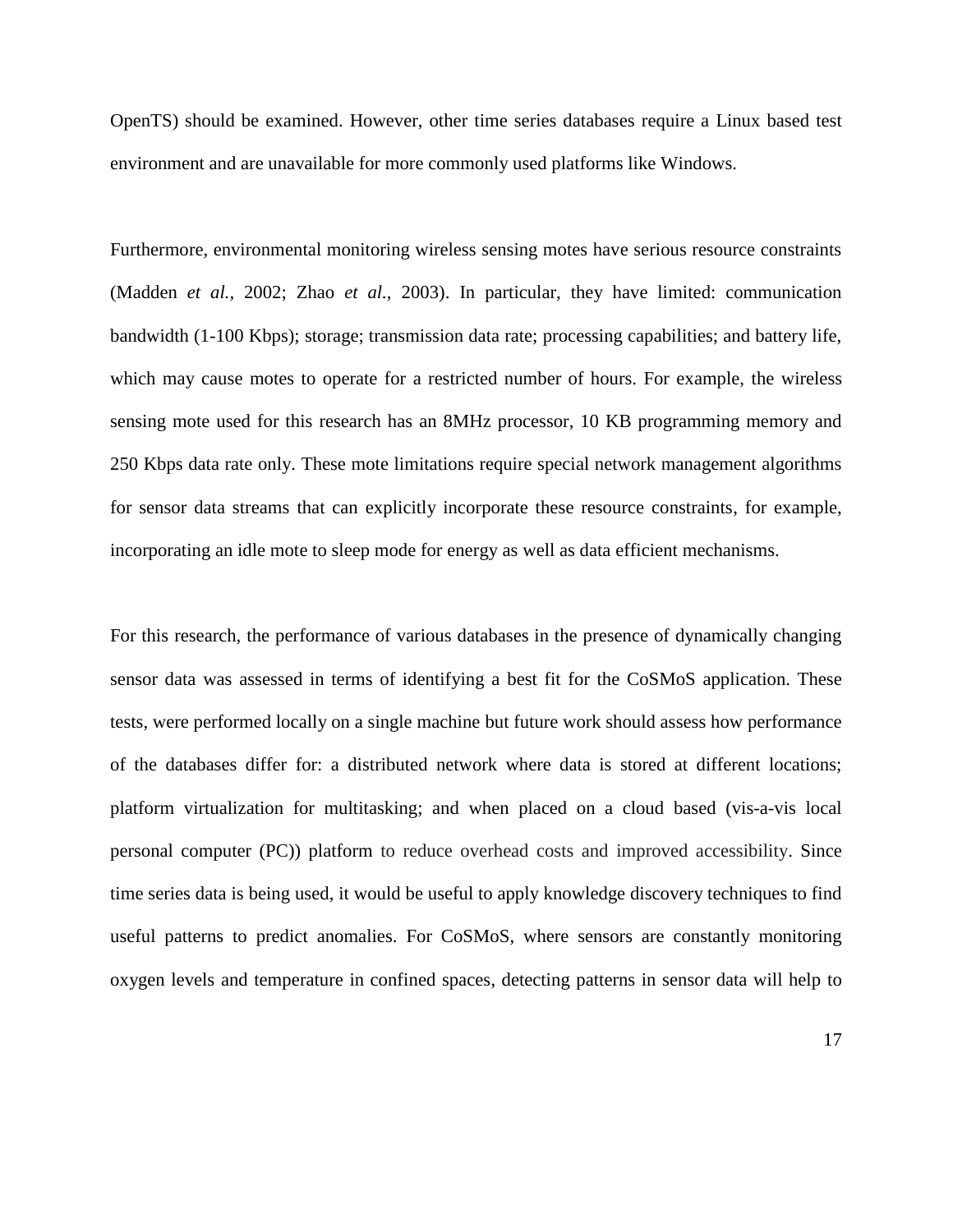collect data that propagates useful information which in turn can generate new knowledge (such as, anomaly detection when sensor reading goes beyond the predicted pattern). Smoothing, curve fitting, linear regression and autocorrelation are several techniques mentioned within extant literature that can be used to identify patterns in time series data (Harrell, 2013). These standard statistical techniques are however limited in terms of their ability to generate intelligence and new knowledge – hence, future developments should seek to implement machine learning (Hana and Golparvar-Fardb, 2016) (including computational intelligent algorithms such as generic algorithms (Kumar and Cheng, 2015) to optimise data driven predictions and decision making (Catbas and Malekzadeh, 2017). Future work for CoSMoS development will explore the inherent value of these scientifically advanced techniques for finding patterns and knowledge in time series data that will invariably augment decision support and so engender higher levels of safety conformance.

#### **CONCLUSION**

The digital built environment and the advanced technological solutions that deliver such, afford huge potential to continuously monitor environmental and hazardous conditions that impact upon human health and safety. Realising the true potential of these technological solutions, will require greater far integration and coalescence between them – the primary objective of CoSMoS was not only to show improvement in system performance *per* se but also illustrate the potential of digital integration to solve real-life construction problems.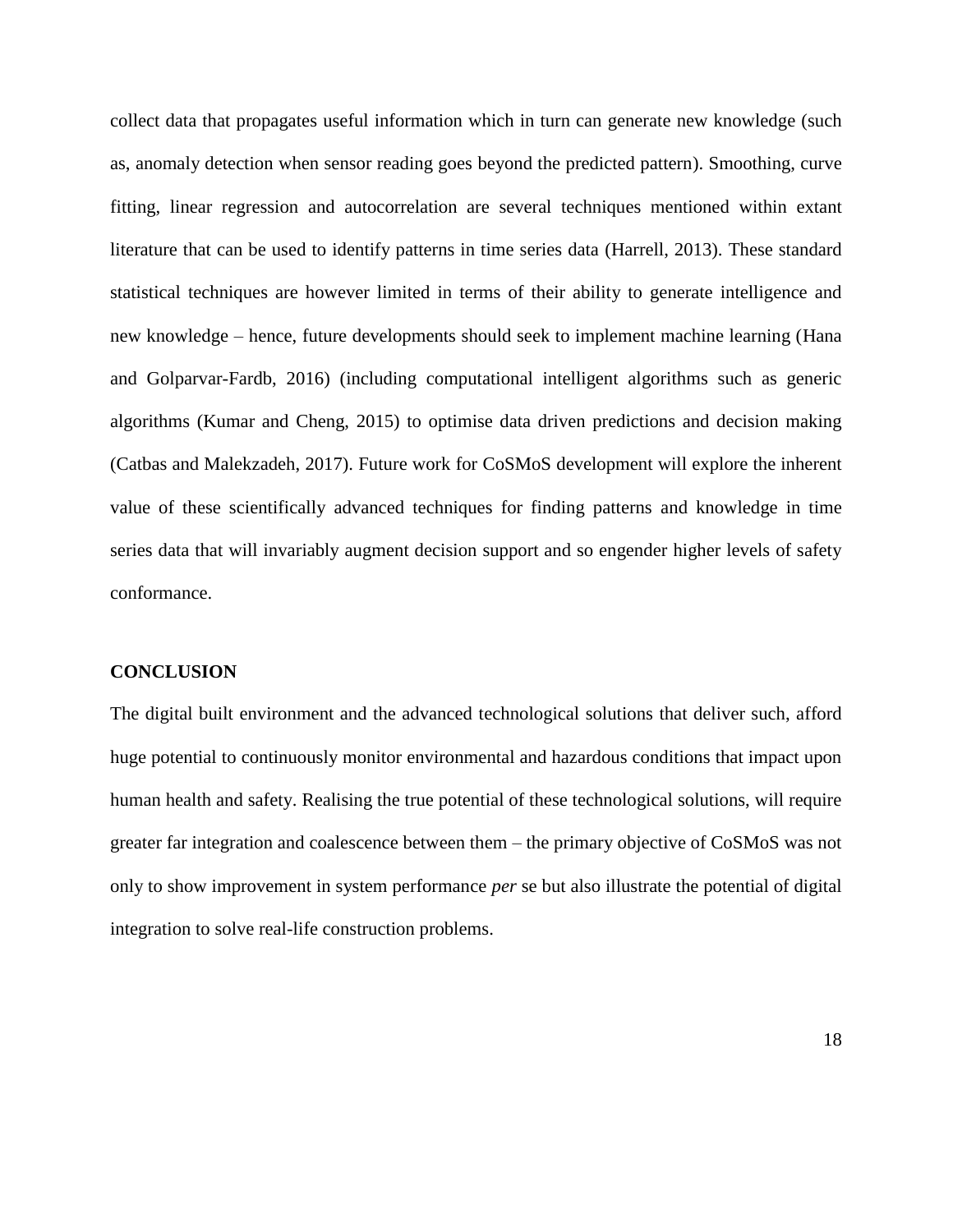With regards to performance and depending on the nature of data being stored, the overall performance of a database system will vary across different database models and applications. This research illustrates that the choice of database depends not only upon system architecture but also on its ability to: communicate at very high data exchange rates; insert performance at high data rate; and hold extremely large data amounts. To ensure optimal performance of any sensor based application (including CoSMoS), an optimised database model must be chosen that best suits the data needs of the application. CoSMoS deals with a continuous stream of time series sensor data and therefore required a database that accounts for the nature of this data and scales well with an increase in data volume. Traditional RDBMS or SQL databases do not fulfill this requirement owing to their rigid structure, hence other alternatives like NoSQL and time series databases were explored which allow database scaling to as many servers as required by distributing content among them. After a careful review SQL database (MySQL) was tested against NoSQL (MongoDB) and time series databases (Informix, Influx, Kairos, MongoDB with time series concept). Tests were designed to measure performance of read and write operations across databases populated with CoSMoS sensor readings. Results revealed that MongoDB performed the best both in terms of read and write operations amongst all the databases. However, given the temporal nature of CoSMoS data and taking into consideration the case where aggregation is required, MongoDB used as a time series store was considered as the best choice for the application.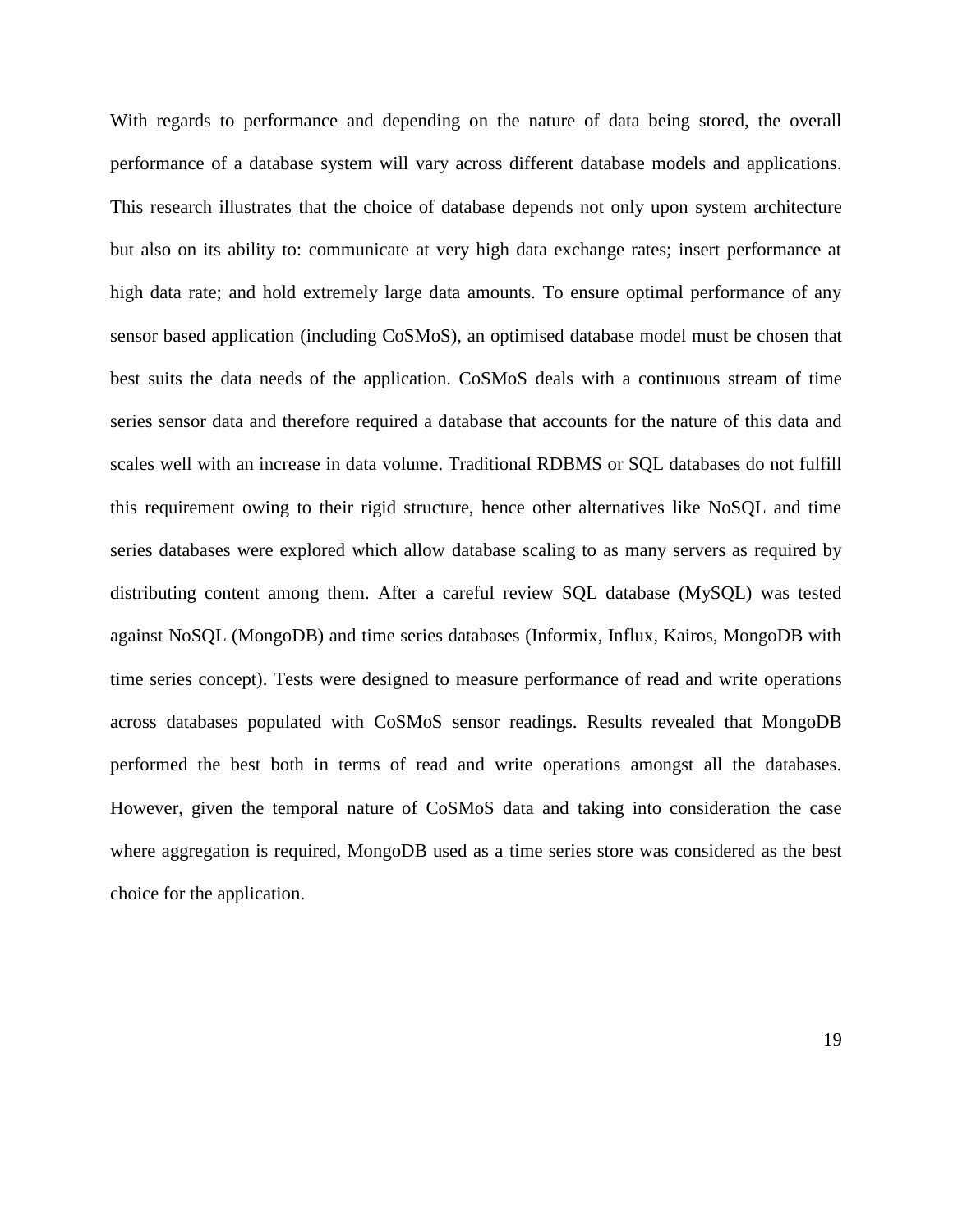Future work is however required to include: developing of a more sophisticated pattern analysis criteria to support decision support and generate new knowledge from the data and information accrued within CoSMoS; and extending the capabilities of CoSMoS to cover a wider range of environmental, health and safety issues. Such developments will contribute towards creating a fully autonomous and intelligent digital built environment.

# **ACKNOWLEDGEMENTS**

The authors wish to thank Srilakshmi Chintala and Muhammad Arslan for their various contributions to this research work.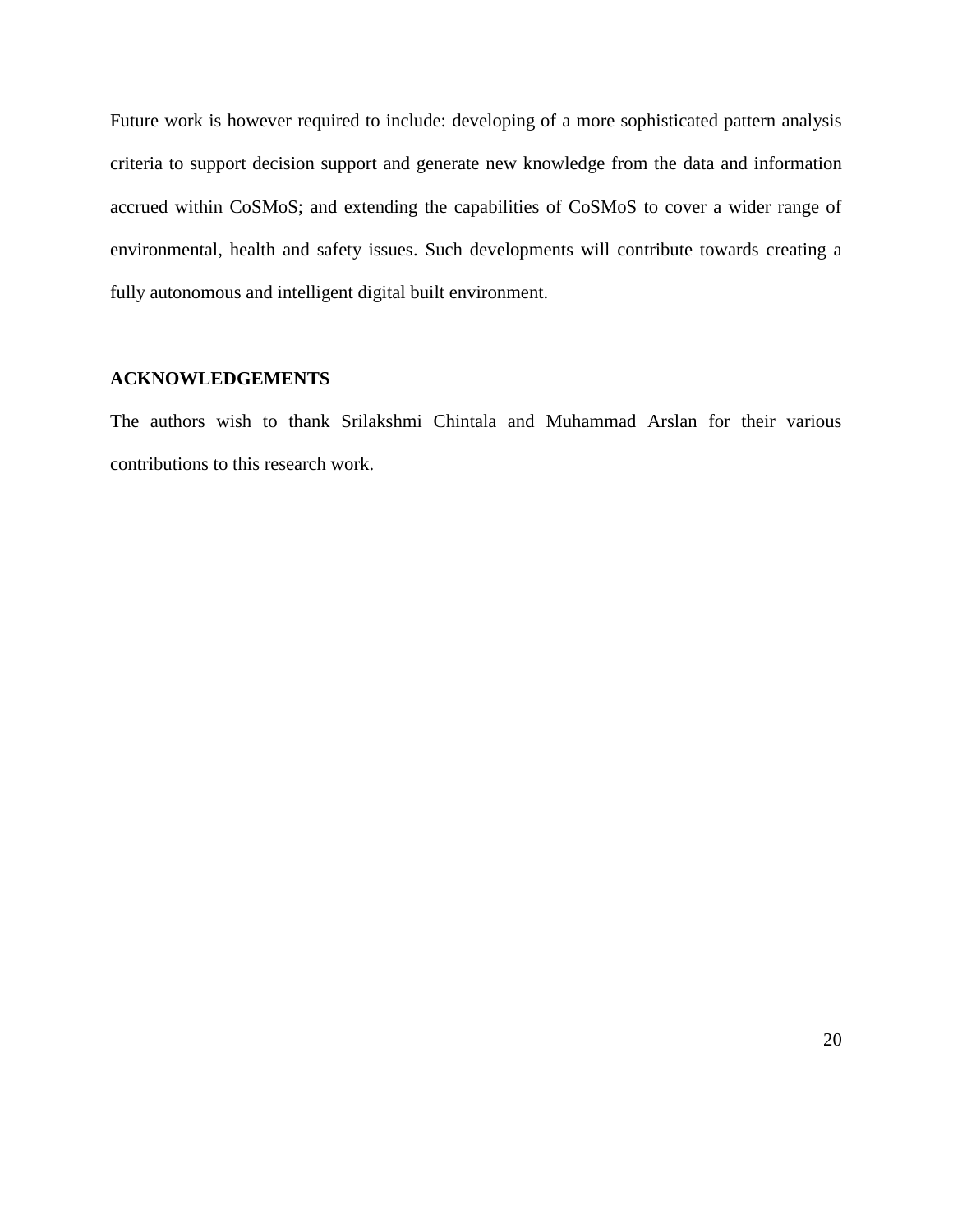#### **REFERENCES**

- Ahsan, K. and Vijay, P. (2014) Temporal Databases: Information Systems. Bloomington: Booktango.
- Attar R., Hailemariam E., Breslav S., Khan A., and Kurtenbach G. (2011) Sensor-enabled Cubicles for Occupant-centric Capture of Building Performance Data. ASHRAE Annual Conference pp. 1-8. Available via: http://www.autodeskresearch.org/pdf/6774\_Final.pdf (Accessed: January 2, 2016).
- Bader, A., Kopp, O. and Falkenthal, M. (2017) Survey and Comparison of Open Source Time Series Databases. Available via: [ftp://ftp.informatik.uni](ftp://ftp.informatik.uni-stuttgart.de/pub/library/ncstrl.ustuttgart_fi/INPROC-2017-06/INPROC-2017-06.pdf)[stuttgart.de/pub/library/ncstrl.ustuttgart\\_fi/INPROC-2017-06/INPROC-2017-06.pdf](ftp://ftp.informatik.uni-stuttgart.de/pub/library/ncstrl.ustuttgart_fi/INPROC-2017-06/INPROC-2017-06.pdf) (Accessed: February 25, 2017).
- Bureau of Labor Statistics (BLS) (2013) Census of Fatal Occupational Injuries (CFOI) Current and Revised Data. Available via: [http://stats.bls.gov/iif/oshcfoi1.htm,](http://stats.bls.gov/iif/oshcfoi1.htm) (Accessed: December 5, 2015).
- Cahill B., Menzel, K. and Flynn D. (2012) BIM as a Centre Piece for Optimised Building Operation. Available via: [http://zuse.ucc.ie/~brian/publications/2012/BIM\\_centre\\_piece\\_OBO\\_ECPPM2012.pdf](http://zuse.ucc.ie/~brian/publications/2012/BIM_centre_piece_OBO_ECPPM2012.pdf) (Accessed December 21, 2015).
- Catbas, F.N. and Malekzadeh, M. (2017) A Machine Learning-Based Algorithm for Processing Massive Data Collected from the Mechanical Components of Movable Bridges, *Automation in Construction*, Vol 72, pp. 269–278.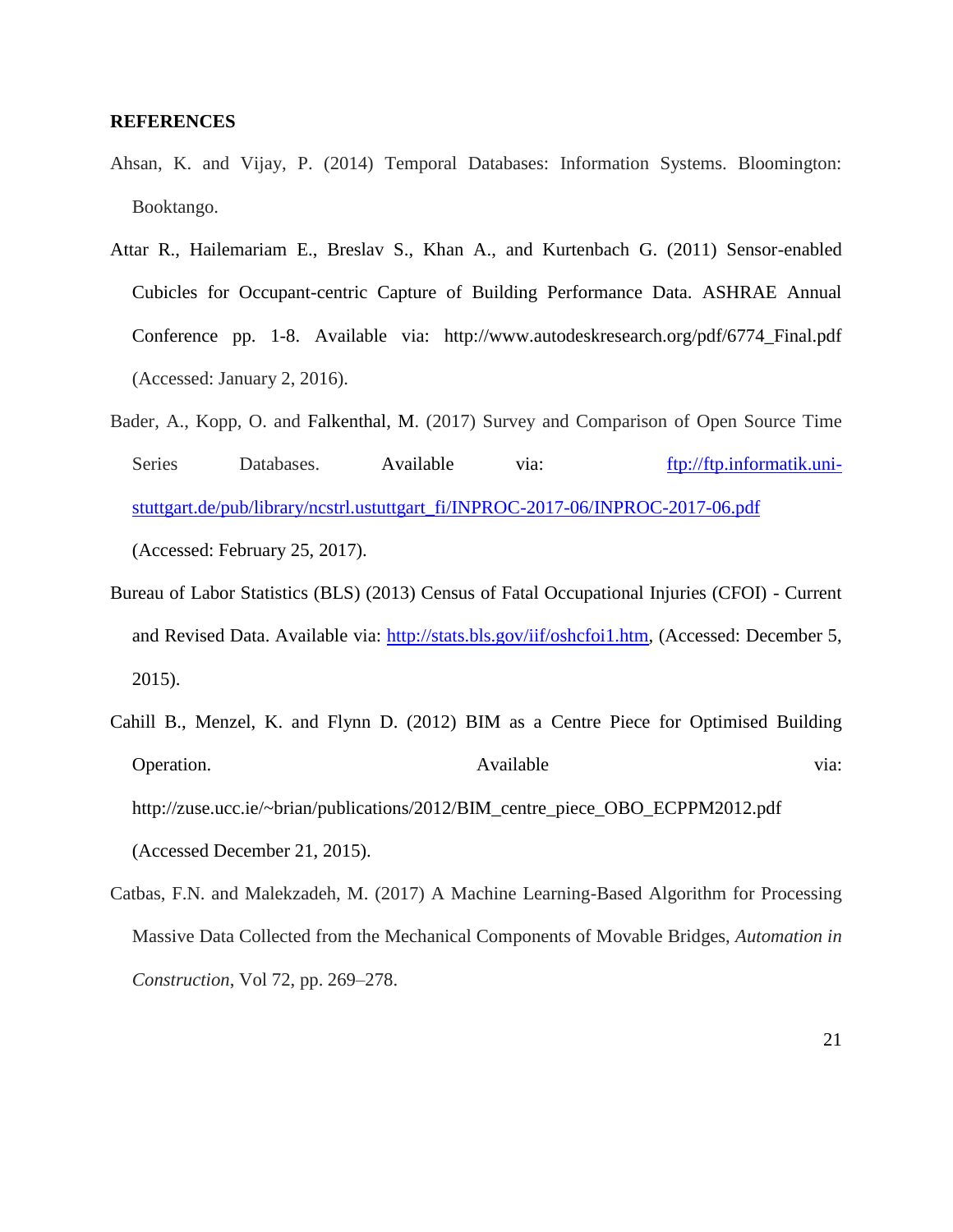- Chodorow K. (2013) MongoDB: The Definitive Guide, Powerful and Scalable Data Storage. 2nd Edition. Sebastopol: O'Reilly Media, Inc.
- Converse T., Park J. and Morgan C. (2004) PHP5 and MySQL bible, Vol. 147, London: John Wiley & Sons.
- Cook D. and Das S. (2004) Smart Environments: Technology, Protocols and Applications, London: John Wiley & Sons.
- Diao Y., Ganesan D., Mathur G. and Shenoy P.J. (2007) Rethinking Data Management for Storage-centric Sensor Networks, Conference on Innovative Data Systems Research (CIDR), Vol. 7, pp. 22-31. Available via:
	- [http://web.mit.edu/tibbetts/Public/CIDR\\_2007\\_Proceedings/papers/cidr07p03.pdf](http://web.mit.edu/tibbetts/Public/CIDR_2007_Proceedings/papers/cidr07p03.pdf) (Accessed: July 5, 2016).
- Dix P. (2016) Why Time-Series Matters For Metrics Real-Time and Sensor Data. Available via: https://www.influxdata.com/resources/why-time-series-matters-for-metrics-real-time-andsensor-data/ (Accessed: November 2, 2016).
- Elnahrawy E. (2003) Research Directions in Sensor Data Streams: Solutions and Challenges, Available via: via: [http://eolo.cps.unizar.es/docencia/doctorado/Articulos/DataStreams/Research%20Directions%](http://eolo.cps.unizar.es/docencia/doctorado/Articulos/DataStreams/Research%20Directions%20in%20Sensor%20Data%20Streams.%20Solutions%20and%20Challenges.pdf) [20in%20Sensor%20Data%20Streams.%20Solutions%20and%20Challenges.pdf](http://eolo.cps.unizar.es/docencia/doctorado/Articulos/DataStreams/Research%20Directions%20in%20Sensor%20Data%20Streams.%20Solutions%20and%20Challenges.pdf) (Accessed: January 2, 2016).
- Fu T.C. (2011) A Review on Time Series Data Mining. *Engineering Applications of Artificial Intelligence*, Vol. 24 No.1, pp.164-181.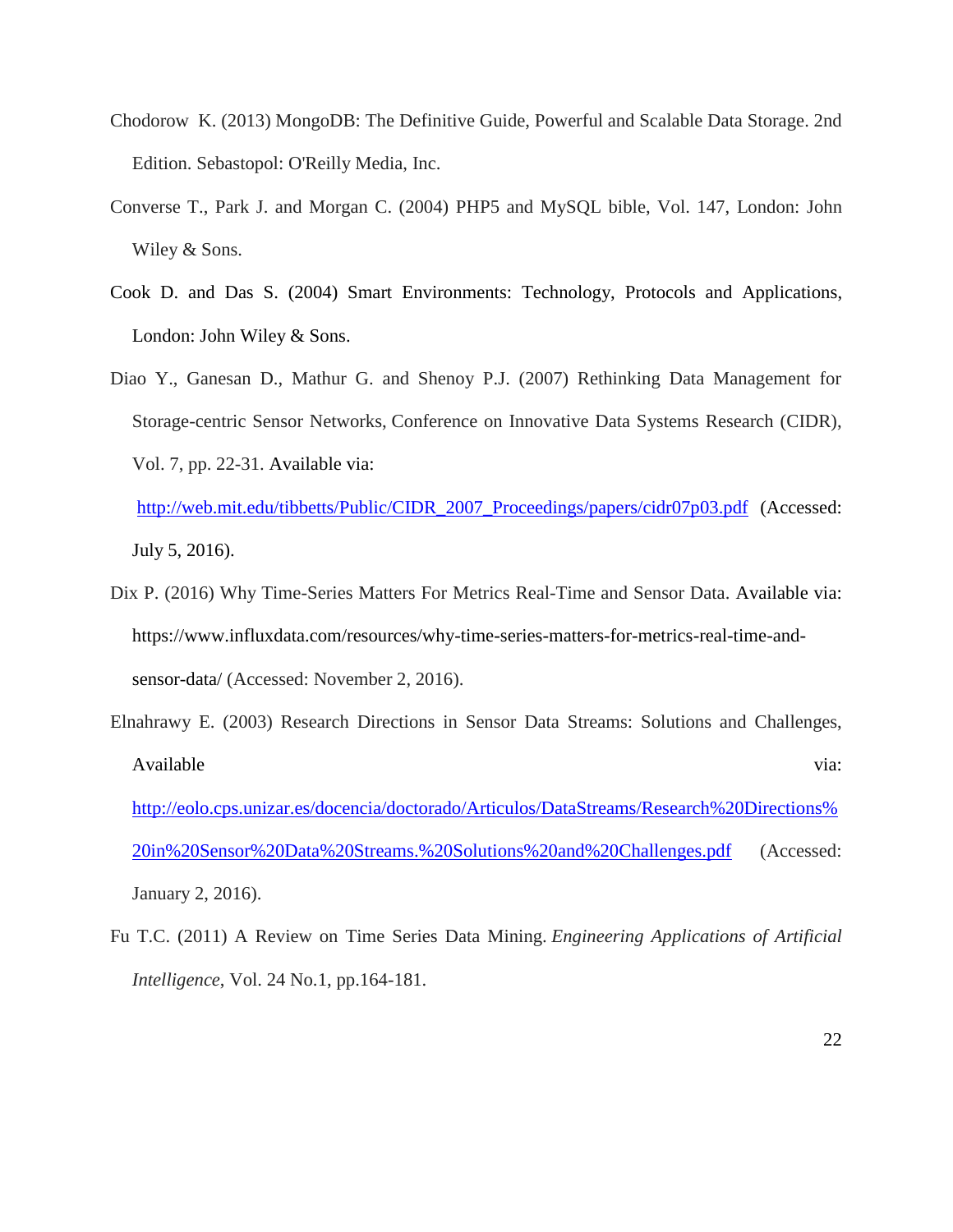- Golab L. and Özsu M.T. (2003) Issues in Data Stream Management, ACM Sigmod Record, Vol. 32, No.2, pp.5-14.
- Goldschmidt T., Jansen A., Koziolek H., Doppelhamer J. and Breivold H.P.(2014) Scalability and Robustness of Time-Series Databases for Cloud-Native Monitoring of Industrial Processes, IEEE 7th International Conference on Cloud Computing (CLOUD), pp. 602-609. Available via: http://www.koziolek.de/docs/Goldschmidt2014-IEEE-CLOUD-preprint.pdf (Accessed: July 5, 2016).
- Guinard A., McGibney A. and Pesch D. (2009) A Wireless Sensor Network Design Tool to Support Building Energy Management. 1<sup>st</sup> ACM Workshop on Embedded Sensing Systems for Energy-Efficiency in Buildings, pp. 25-30.
- Guven G., Ergen E., Erberik M., Kurc O. and Birgönül M. (2012) Providing Guidance for Evacuation During an Emergency Based on a Real-time Damage and Vulnerability Assessment of Facilities, *Computing in Civil Engineering* pp. 586-593. Available via: [https://www.e-education.psu.edu/geog588/sites/www.e-](https://www.e-education.psu.edu/geog588/sites/www.e-education.psu.edu.geog588/files/file/Guven_etal_2012.pdf)

[education.psu.edu.geog588/files/file/Guven\\_etal\\_2012.pdf](https://www.e-education.psu.edu/geog588/sites/www.e-education.psu.edu.geog588/files/file/Guven_etal_2012.pdf) (Accessed: August 13, 2016).

- Hana, K.K. and Golparvar-Fardb, M. (2016) Appearance-based Material Classification for Monitoring of Operation-level Construction Progress Using 4D BIM and Site Photologs, *Automation in Construction*, Vol. 53, pp. 44–57.
- Harrell F.E. (2013) Regression Modelling Strategies: with Applications to Linear Models, Logistic Regression, and Survival Analysis. New York: Springer Science & Business Media.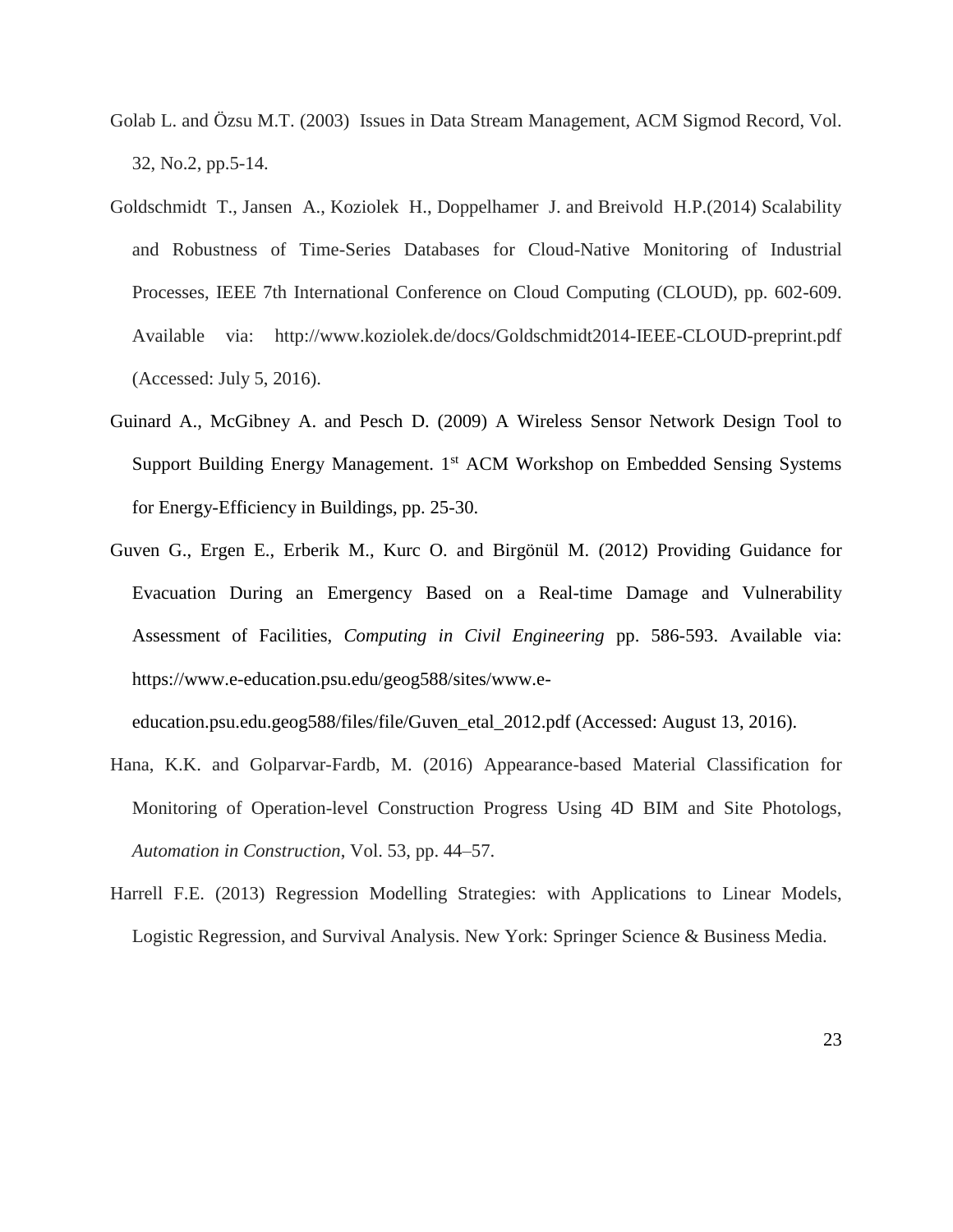- Harrington J. L. (2010) Introduction to SQL, Morgan Kaufmann Series in Data Management Systems, Boston, USA: Morgan Kaufmann.
- IACS, Confined Space Safe Practice (rev.2), Available via: http://www.iacs.org.uk/document/public/Publications/Guidelines\_and\_recommendations/PDF/ REC 72 pdf212.pdf/ 2007, (Accessed: December, 5, 2015).
- IBM. (2015) IBM Informix, Available via: [http://www-](http://www-01.ibm.com/software/data/informix/timeseries/)[01.ibm.com/software/data/informix/timeseries/](http://www-01.ibm.com/software/data/informix/timeseries/) (Accessed: December 5, 2015).
- Influx. (2015) The Influx Data Platform, Available via: https://influxdb.com, (Accessed: December 5, 2015).
- Katranuschkov P., Weise M., Windisch R., Fuchs S. and Scherer R. J. (2010) BIM-based Generation of Multi-model Views. Available via: [http://www.hesmos.eu/plaintext/downloads/paper\\_114\\_final.pdf](http://www.hesmos.eu/plaintext/downloads/paper_114_final.pdf) (Accessed: March 3, 2016).
- Kumar, S.S. and Cheng, J.C.P. (2015) A BIM-Based Automated Site Layout Planning Framework for Congested Construction Sites, *Automation in Construction*, Vol. 59, pp. 24– 37.
- Levis P. and Gay D. (2009) TinyOS Programming, Cambridge, UK: Cambridge University Press.
- Li, N. and Becerik-Gerber, B. (2011) Performance-based evaluation of RFID-based indoor location sensing solutions for the built environment. *[Advanced Engineering Informatics](http://www.sciencedirect.com/science/journal/14740346)*. [Vol](http://www.sciencedirect.com/science/journal/14740346/25/3)  [25, Issue 3,](http://www.sciencedirect.com/science/journal/14740346/25/3) pp. 535–546
- Madden S., Franklin M. J. and Hellerstein J. M. (2002) TAG: a Tiny Aggregation Service for Ad-Hoc Sensor Networks, Proceedings of 5th Annual Symposium on operating Systems Design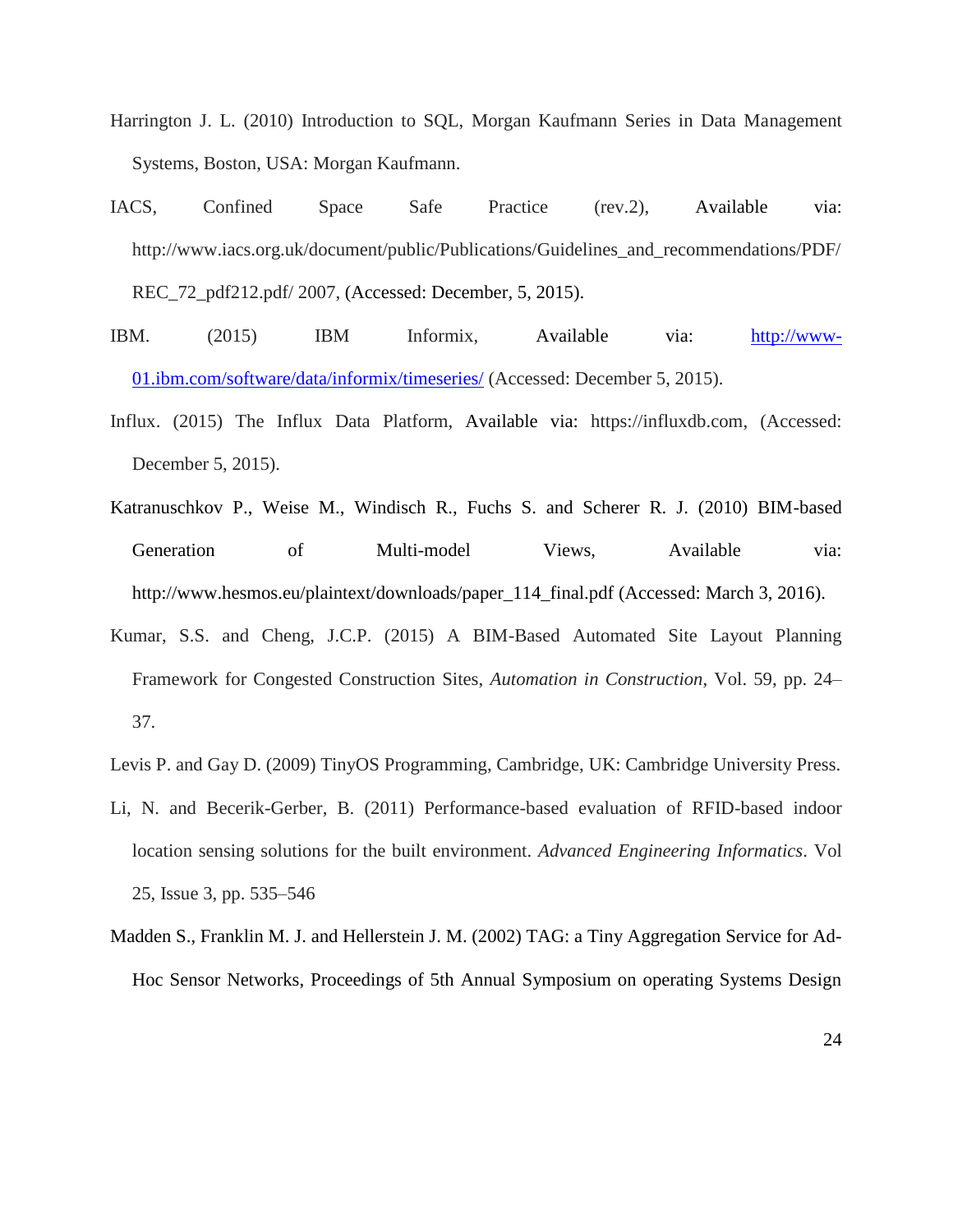and Implementation (OSDI). Available via: [http://db.lcs.mit.edu/madden/html/madden\\_tag.pdf](http://db.lcs.mit.edu/madden/html/madden_tag.pdf) (Accessed: March 03, 2016).

- Mai P.T.A., Nurminen J.K. and Di Francesco M. (2014) Cloud Databases for Internet-of-Things Data, IEEE International Conference on Cyber, Physical and Social Computing 2014 (CPSCom 2014) and IEEE International Conference on Green Computing and Communications 2014 (GreenCom 2014), IEEE, Taipei, pp. 117-124. Available via: [https://pdfs.semanticscholar.org/dc28/d92ac4e2dd3c9a77abfce80594a424797c1f.pdf.](https://pdfs.semanticscholar.org/dc28/d92ac4e2dd3c9a77abfce80594a424797c1f.pdf) (Accessed: January 29, 2016).
- Membrey P., Plugge E. and Hawkins D. (2010) The Definitive Guide to MongoDB: the noSQL Database for Cloud and Desktop Computing, New York: Apress.
- Nayak A., Poriya A. and Poojary D. (2013) Type of NOSQL Databases and its Comparison with Relational Databases, *International Journal of Applied Information Systems*, Vol. 5 No. 4, pp. 16-19.
- OSHA (2014) What are Confined Spaces? Available via: https://www.osha.gov/SLTC/confinedspaces/, (Accessed: December 3, 2016).
- Ozturk Z., Arayici Y., and Coates S. P. (2012) Post Occupancy Evaluation (POE) in Residential Buildings Utilizing BIM and Sensing Devices: Salford Energy House Example, Available via: [http://usir.salford.ac.uk/20697/1/105\\_Ozturk.pdf](http://usir.salford.ac.uk/20697/1/105_Ozturk.pdf) (Accessed: March 13, 2016).
- Pärn, E.A., Edwards, D.J. and Sing. M.C.P. (2017) The Building Information Modelling Trajectory in Facilities Management: A Review, *Automation in Construction*, Vol. 75, pp 45- 55.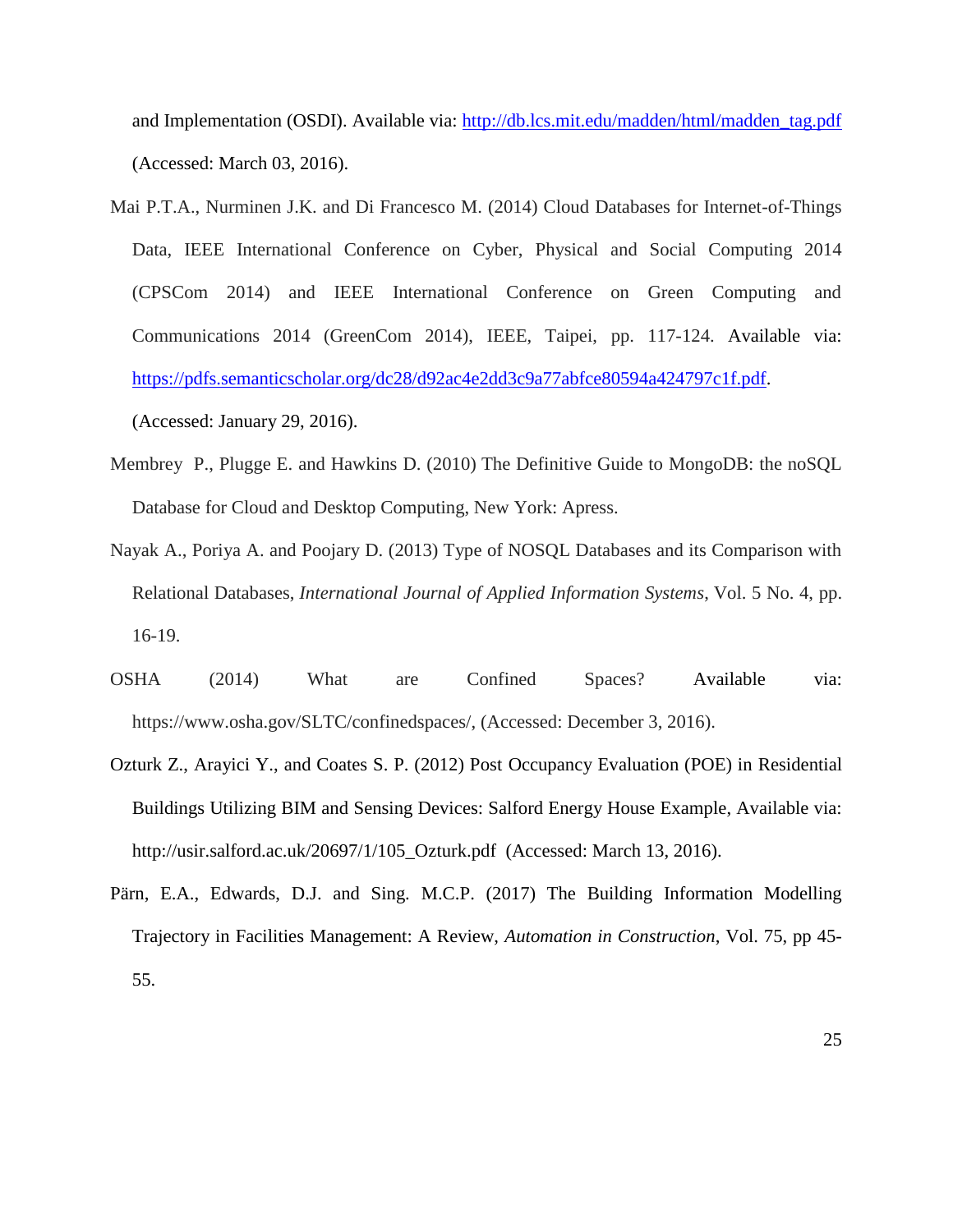- Piza H.I., Ramos F.F. and Zuniga F. (2005) Virtual Sensors for Dynamic Virtual Environments. 1st IEEE Int. Workshop on Computational Advances in Multi-Sensor Adaptive Processing, pp. 177-180.
- Pungilă C., Fortiş T.F. and Aritoni O. (2009) Benchmarking Database Systems for the Requirements of Sensor Readings, IETE Technical Review, Vol. 26, No. 5, pp.342-349.
- Riaz Z., Arslan M., Kiani A.K. and Azhar S. (2014) CoSMoS: A BIM and Wireless Sensor Based Integrated Solution for Worker Safety in Confined Spaces, *Automation in Construction*, Vol. 45, pp. 96-106.
- Setayeshgar S., Hammad A., Vahdatikhaki F., and Zhang C. (2013) Real Time Safety Risk Analysis of Construction Projects using BIM and RTLS, Available via: <http://www.iaarc.org/publications/fulltext/isarc2013Paper224.pdf> (Accessed: December 21, 2015).
- Shah N., Tsai C.F. and Chao K.M. (2009) Monitoring Appliances Sensor Data in Home Environment: Issues and Challenges, Proceeding of the IEEE Conference on Commerce and Enterprise Computing, Vienna, Austria, pp. 439-444. Available via: <https://pdfs.semanticscholar.org/5714/e46af2e0090d57cd5a5e10d7543e97c39a79.pdf> (Accessed: July 21, 2016).
- Shiau Y. C. and Chang C. T. (2012) Establishment of Fire Control Management System in Building Information Modelling Environment, Available via: [http://onlinepresent.org/proceedings/vol5\\_2012/11.pdf](http://onlinepresent.org/proceedings/vol5_2012/11.pdf) (Accessed: October 21, 2015)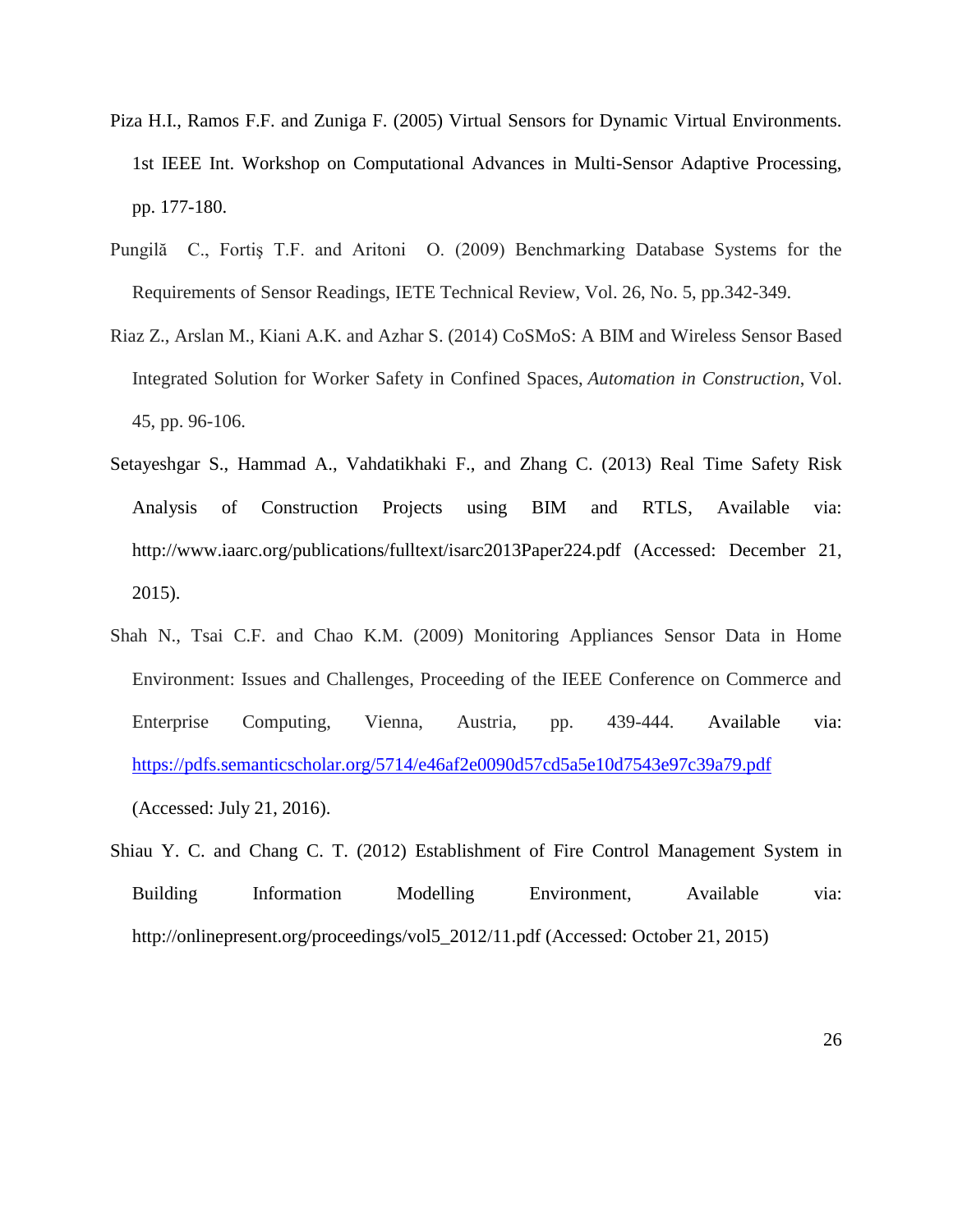- Sikkens B. (2010). The Storage and Retrieval of Sensor Data and its Annotations, Available via: [http://essay.utwente.nl/59484/1/scriptie\\_B\\_Sikkens.pdf](http://essay.utwente.nl/59484/1/scriptie_B_Sikkens.pdf) (Accessed: January 4, 2016).
- United States Department of Labor, Occupational Safety and Health Standards, Available via: http://www.osha.gov/pls/oshaweb/owadisp.show\_document?p\_table=standards&p\_id=9797/ 2013 (Accessed December 5, 2015).
- United States Department of Labor, OSHA-Regulations (Standards-29CFR), Available via: http://www.osha.gov/ (Accessed: November 25, 2015).
- Van der Veen J.S. van der Waaij B. and Meijer R.J. (2012) Sensor Data Storage Performance: SQL or NoSQL, Physical or Virtual, Proceeding of the 5th International Conference on Cloud Computing (CLOUD), IEEE, Hawaii, USA, pp.431-438. Available via: https://www.ceid.upatras.gr/webpages/faculty/vasilis/Courses/SpatialTemporalDM/Papers/SQ LorNoSQL2012.pdf (Accessed: September 22, 2015)
- Vanlande R., Nicolle C., and Cruz C. (2008) IFC and Building Lifecycle Management. *Automation in Construction*, Vol.18, No.1, pp.70-78.
- Zhao J., Govindan R. and Estrin D. (2003) Computing Aggregates for Monitoring WSN, 1st IEEE International Workshop on Sensor Network Protocols and Applications. Available via: [http://www.cs.cornell.edu/~destrin/resources/conferences/2003may-Zhao-Estrin-](http://www.cs.cornell.edu/~destrin/resources/conferences/2003may-Zhao-Estrin-Computing.pdf)

[Computing.pdf](http://www.cs.cornell.edu/~destrin/resources/conferences/2003may-Zhao-Estrin-Computing.pdf) (Accessed: October 26, 2016)

Zhu Q., Wang R, Chen Q, Liu Y., and Qin W. (2010) IOT Gateway: BridgingWireless Sensor Networks into Internet of Things. IEEE/IFIP 8th International Conference on Embedded and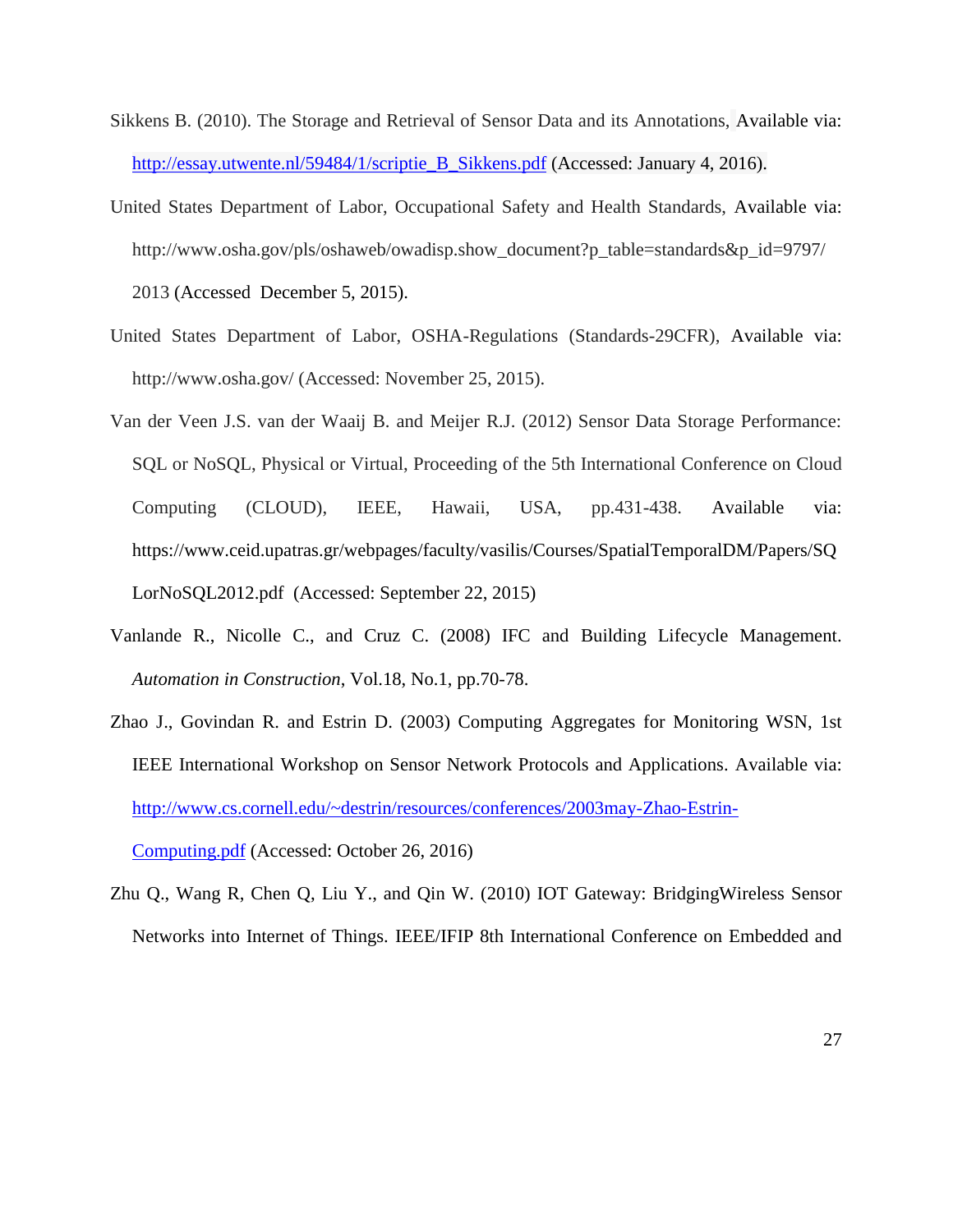Ubiquitous Computing (EUC), 11-13 Dec. 2010. Available via: <http://ieeexplore.ieee.org/abstract/document/5703542/> (Accessed: September 20, 2015)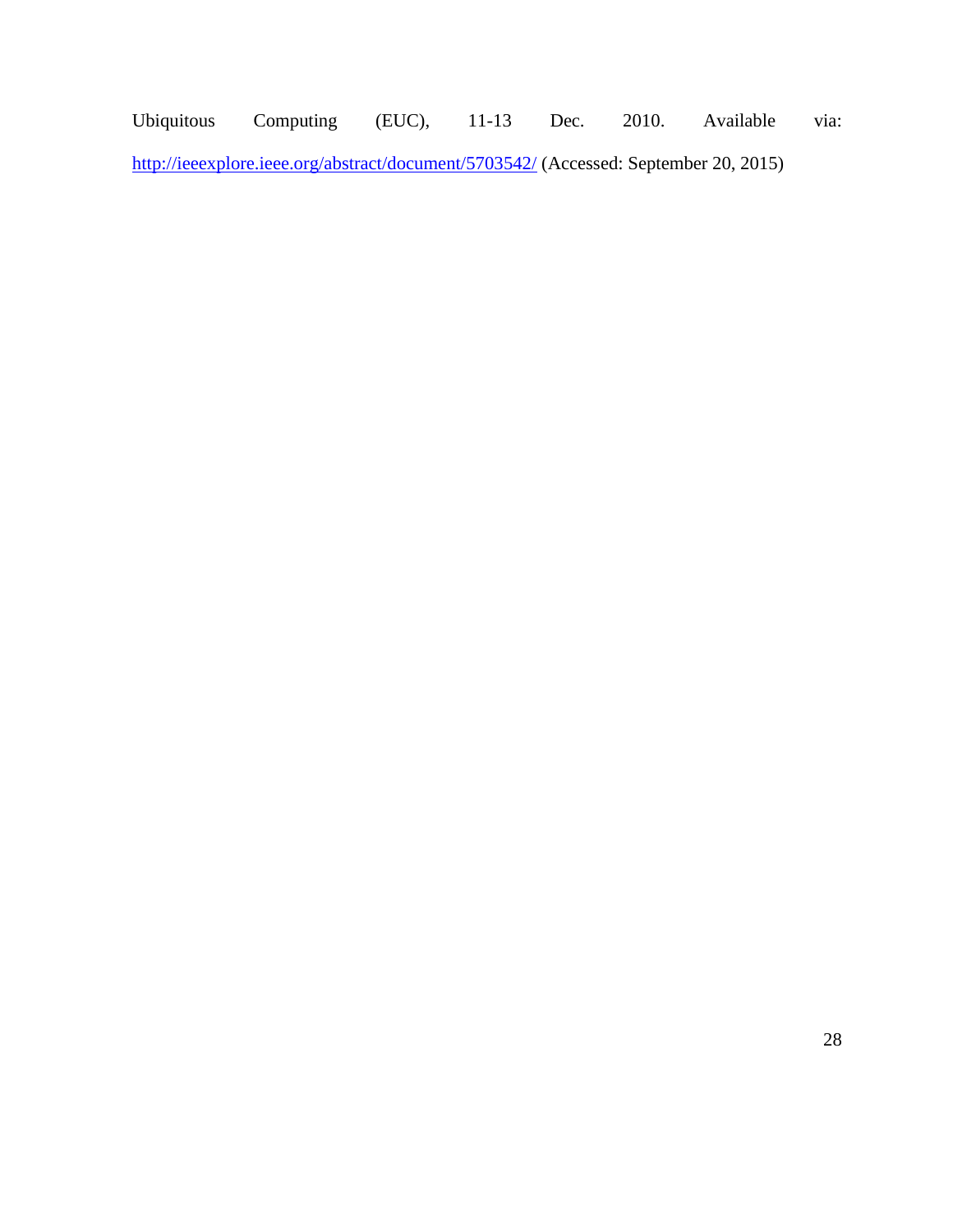

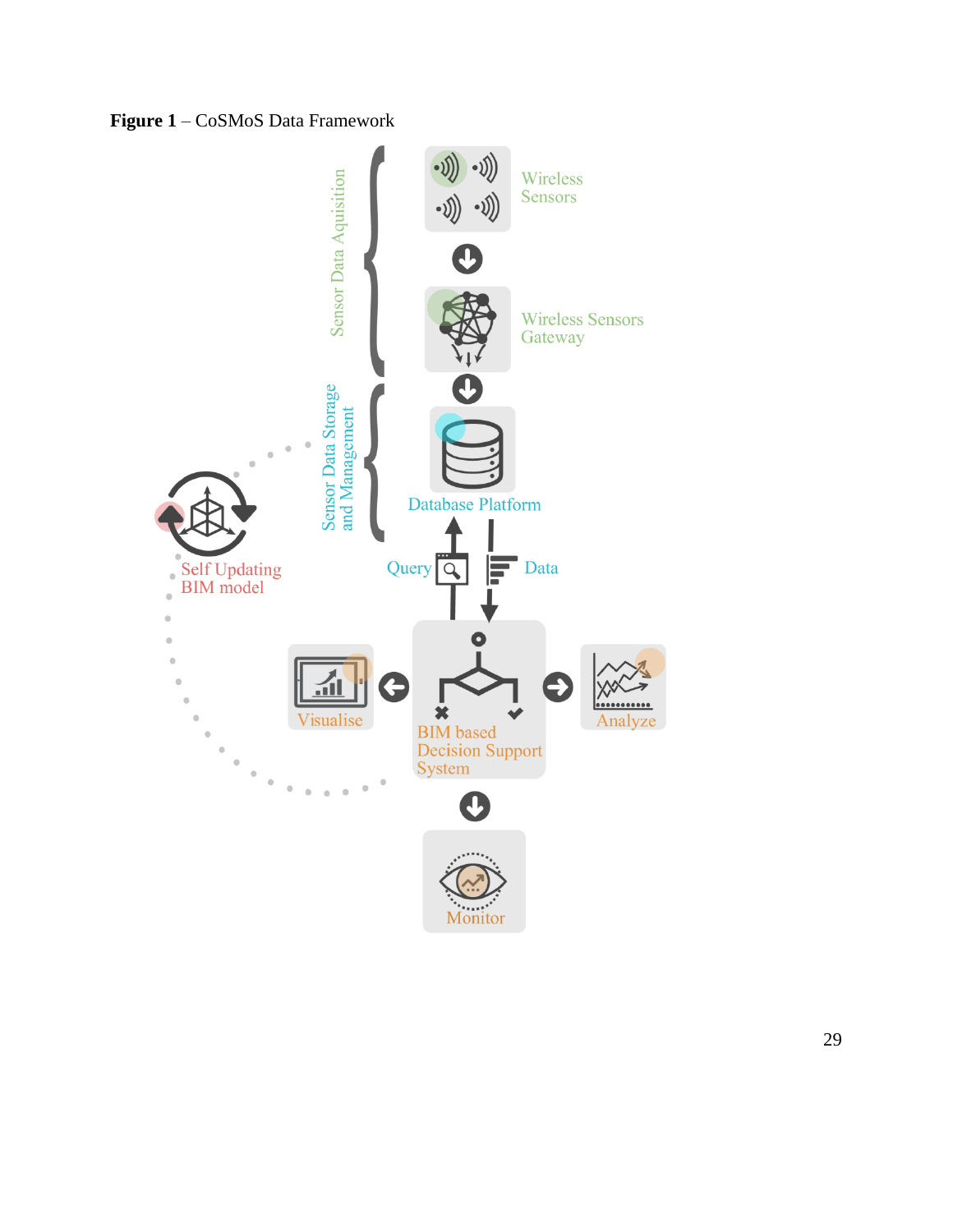**Table 1** - Snapshot of the Various Databases Reviewed in Literature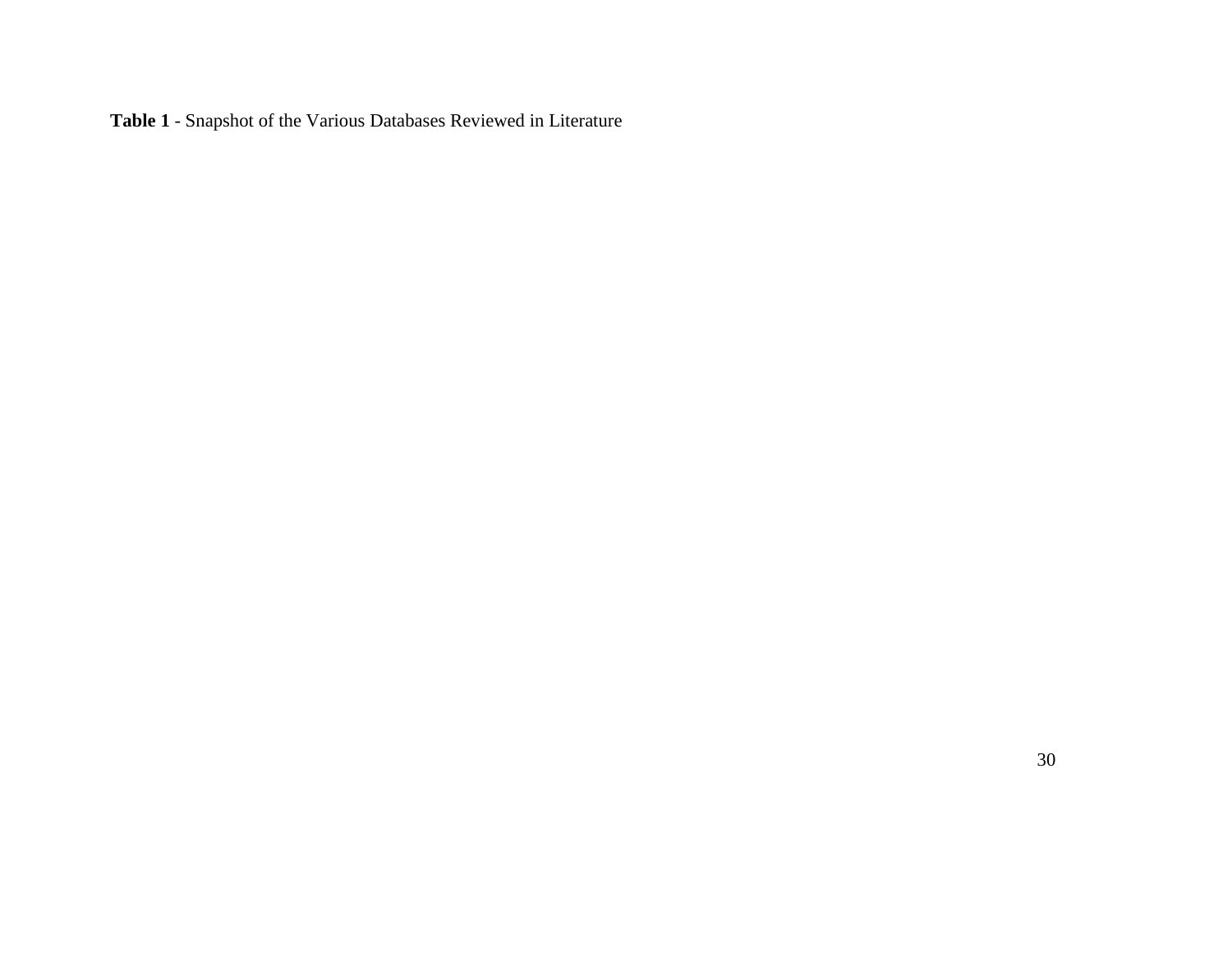| 1.1.1 Database                      | 1.1.2 Type                   | 1.1.3 Advantages                                                                                                                                                                            | 1.1.4 Comments                                                                                                                                                                                                                      | 1.1.5 Reference                             |
|-------------------------------------|------------------------------|---------------------------------------------------------------------------------------------------------------------------------------------------------------------------------------------|-------------------------------------------------------------------------------------------------------------------------------------------------------------------------------------------------------------------------------------|---------------------------------------------|
| 1.1.6 MySQL                         | 1.1.7 SQL                    | 1.1.8 Consistency and availability.                                                                                                                                                         | 1.1.9 Does not scale well                                                                                                                                                                                                           | 1.1.10 (van der Veen<br>et al., 2012)       |
| 1.1.11 Oracle<br><b>Berkeley DB</b> | 1.1.12 SQL                   | Enables prediction of patterns<br>consistency and availability.                                                                                                                             | 1.1.13 Open source embedded database<br>engine, offered as a library that directly links<br>into applications.                                                                                                                      | 1.1.14 Pungilă et al.,<br>2009              |
| 1.1.15 Hypertable                   | $1.1.16$ NoSQL               | 1.1.17 Supports applications requiring<br>performance,<br>scalability,<br>maximum<br>reliability<br>resistant to<br>component<br>failures.                                                  | 1.1.18 Distributed data storage system<br>1.1.19 stores only strings.                                                                                                                                                               | 1.1.20 (Sikkens,<br>2010)                   |
| 1.1.21 Cassandra                    | 1.1.22 NoSQL                 | 1.1.23 Can cope with very<br>large<br>amounts of data spread out across many<br>commodity servers.                                                                                          | 1.1.24 Structured key-value store using the<br>mechanism of eventual consistency<br>$1.1.25$ relaxes<br>either<br>consistency<br><b>or</b><br>availability.                                                                         | 1.1.26 (Mai<br>et<br><i>al.</i> ,<br>2014)  |
| 1.1.27 MongoDB                      | 1.1.28 NoSQL                 | $1.1.29$ Includes<br>a powerful<br>query<br>allows for<br>language<br>that<br>regular<br>expressions and Javascript functions to<br>be passed in as checks for matching keys<br>and values. | Provides a key-value store that manages<br>collections of BSON (binary JSON)<br>document relaxes either consistency or<br>availability.                                                                                             | 1.1.30 (Mai)<br>et<br><i>al.</i> ,<br>2014) |
| 1.1.31 PostgreSQL 1.1.32 SQL        |                              | 1.1.33 ACID (atomicity, consistency,<br>isolation, durability) compliant and is<br>fully transactional.                                                                                     | 1.1.34 Traditional<br>SQL<br>open<br>source<br>database<br>1.1.35 does not scale well.                                                                                                                                              | 1.1.36 (Pungilă et al.,<br>2009)            |
| $1.1.37$ Informix                   | 1.1.38 Time<br><b>Series</b> | 1.1.39 Consolidates and organizes time-<br>stamped data much more efficiently than<br>traditional, relational databases.                                                                    | 1.1.40 IBM®<br>Informix <sup>®</sup><br>TimeSeries<br>software is a built-in feature of Informix that<br>greatly expands database functionality by<br>adding sophisticated support for managing<br>time series (time-stamped) data. | 1.1.41 (Pungilă et al.,<br>2009, IBM, 2015) |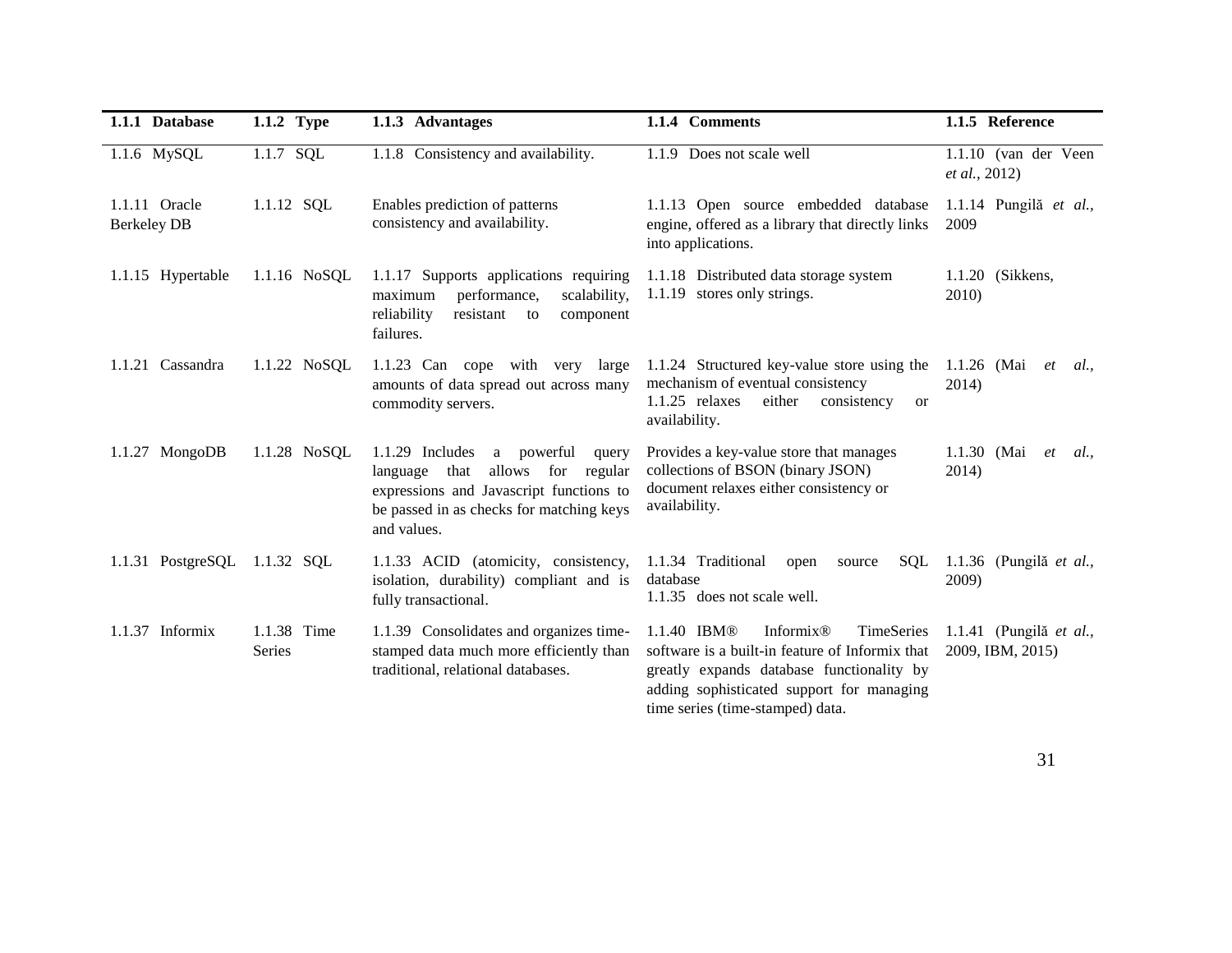| $1.1.42$ Influx | 1.1.43 Time<br><b>Series</b> | 1.1.44 Has no external dependencies.  | 1.1.45 Designed to track data from tens of 1.1.46 (Influx, 2015)<br>thousands of sensors rates of once a second<br>or more. Using the Influx JavaScript library<br>one can build custom sensor analytics. |       |
|-----------------|------------------------------|---------------------------------------|-----------------------------------------------------------------------------------------------------------------------------------------------------------------------------------------------------------|-------|
| 1.1.47 Kairos   | 1.1.48 Time<br><b>Series</b> | granularity when used with Cassandra. | 1.1.49 KairosDB supports millisecond 1.1.50 KairosDB can be run using a back- 1.1.51 (Goldschmidt,<br>end store of Cassandra, HBase, or H2.                                                               | 2014) |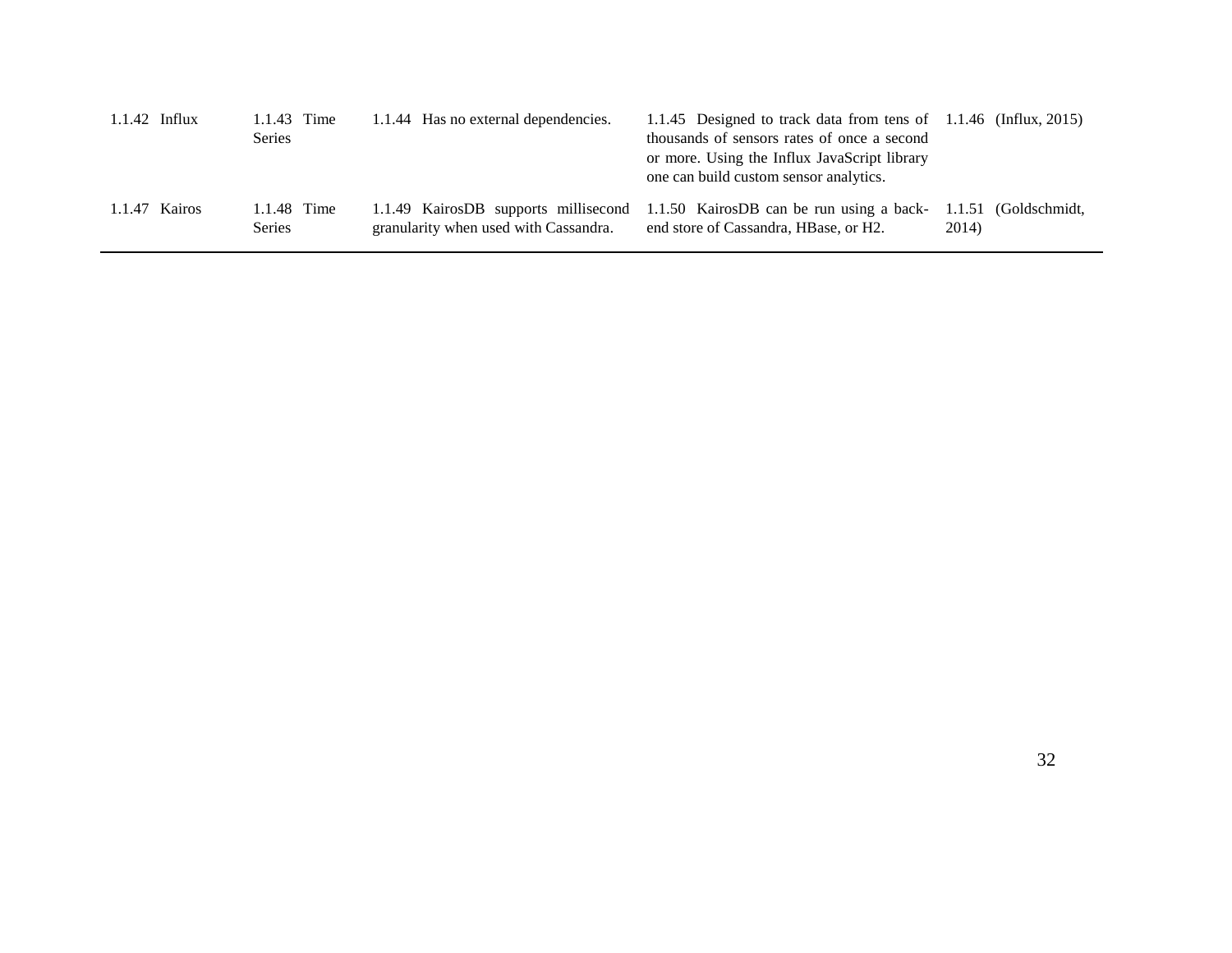| Criteria                | <b>Specification</b>                           |
|-------------------------|------------------------------------------------|
| CPU Type                | AMD A6-6310 Quad-Core APU processor 2.40GHz    |
| System memory           | 8GB RAM                                        |
| <b>Hard Drive</b>       | 1 TB                                           |
| <b>Operating System</b> | Windows 7, 64 bit, TinyOS 2.1.2 packages       |
| <b>BIM</b> software     | Autodesk Revit <sup>TM</sup> Architecture 2013 |

**Table 2 -** Hardware and Software Configurations of Test Machine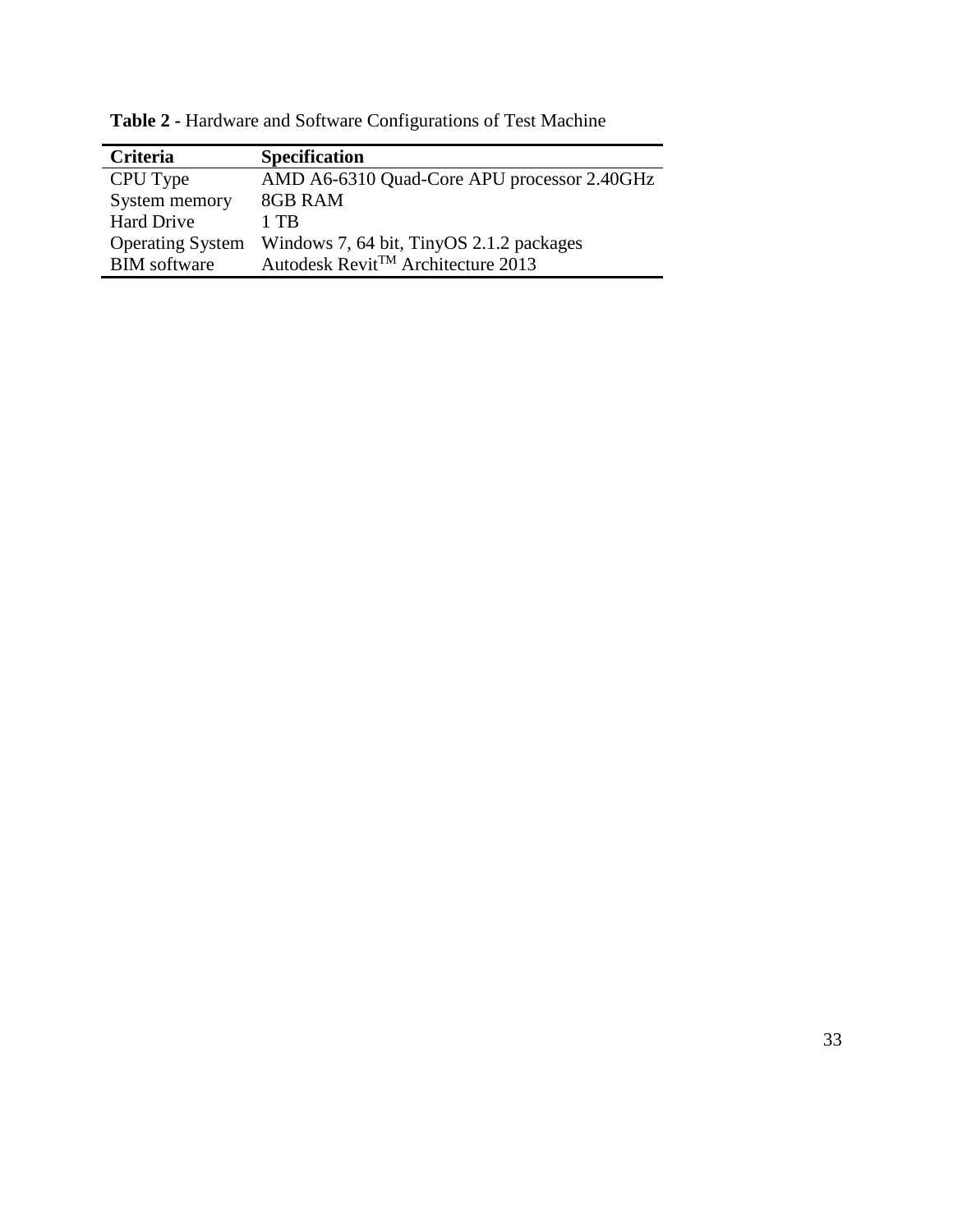

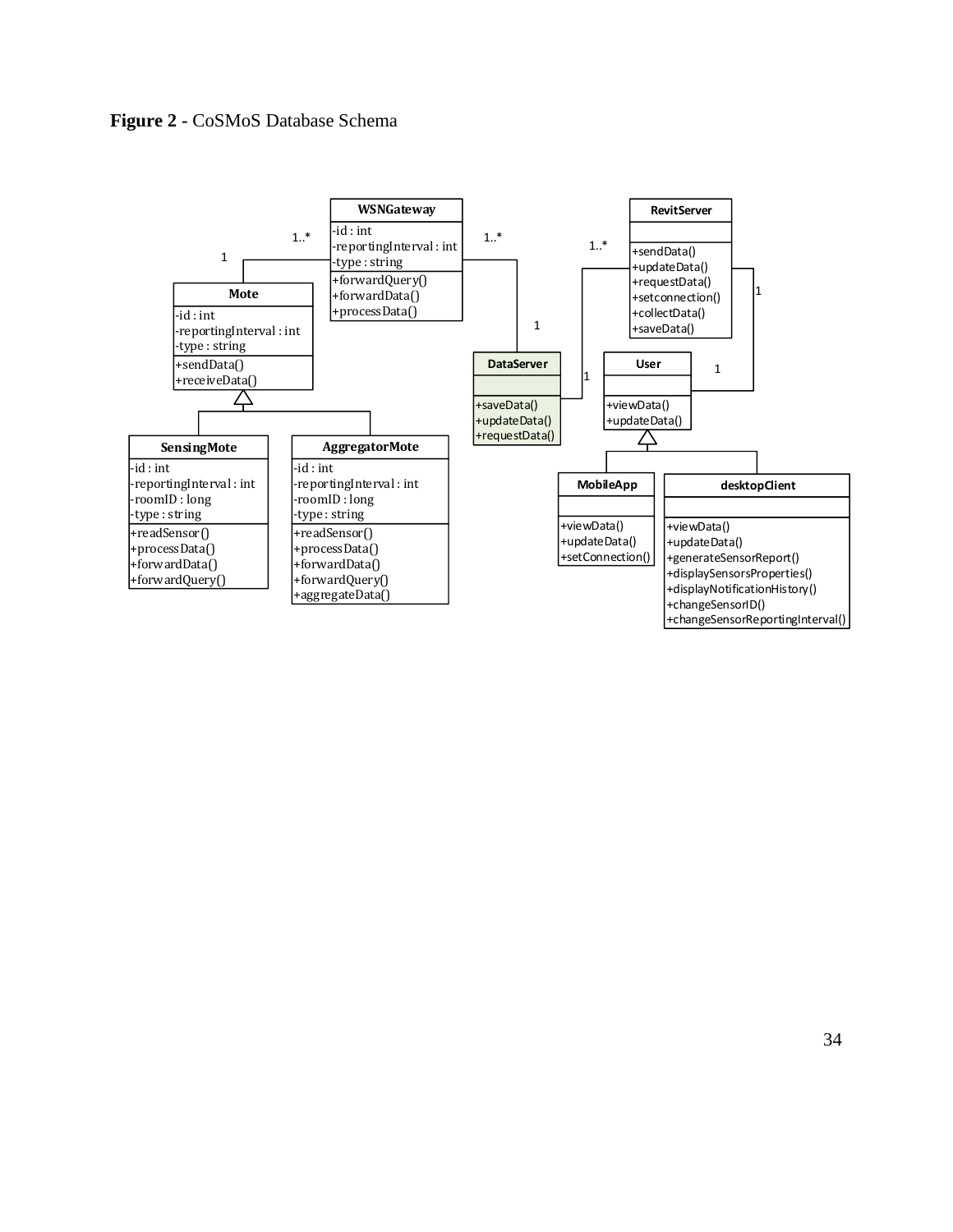**Figure 3 -** Algorithm for Benchmarking Performance of Database for Insert/Select Operations

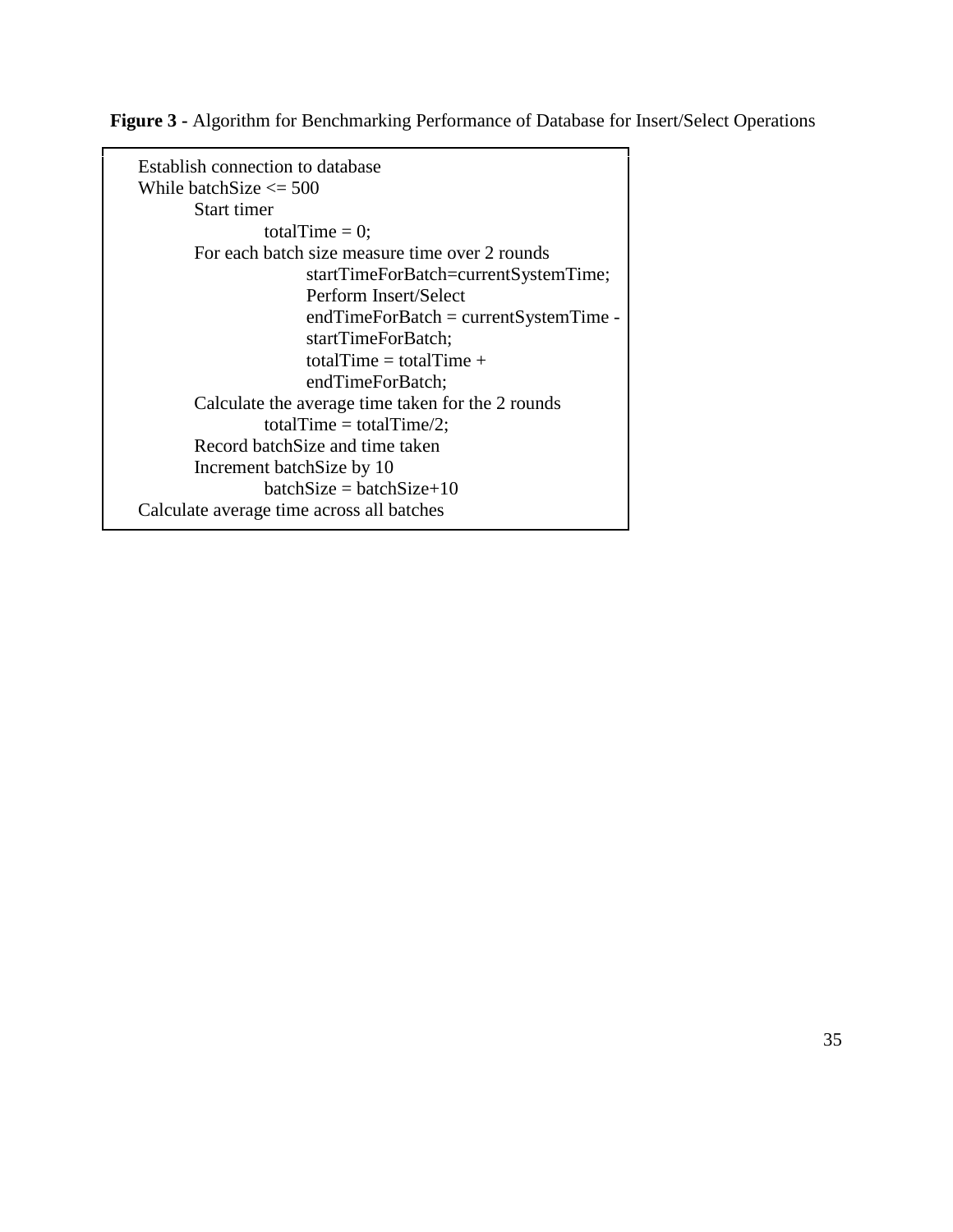| Database (Test Info)                                 | 1.1.52 <b>Select</b>  | 1.1.53 <b>Insert</b>     |
|------------------------------------------------------|-----------------------|--------------------------|
| $1.1.54$ MySQL                                       | $1.1.55$ 250 ms       | 1.1.56 100               |
|                                                      |                       | ms                       |
| 1.1.57 MongoDB as Document / $key-$                  | $1.1.58$ 2 ms         | $1.1.59\ 50 \,\text{ms}$ |
| value store                                          |                       |                          |
| 1.1.60 MongoDB as Time Series Store                  | $1.1.61\;46\;ms$      | 1.1.62 127               |
|                                                      |                       | ms                       |
| $1.1.63$ Informix                                    | 1.1.64 $5 \text{ ms}$ | 1.1.65 250               |
|                                                      |                       | ms                       |
| 1.1.66 Informix with Time Series data 1.1.67 7000 ms |                       | 1.1.68 250               |
| blade                                                |                       | ms                       |
| $1.1.69$ Influx                                      | $1.1.70 \sim 100,000$ | 1.1.71 750               |
|                                                      | ms                    | ms                       |
| 1.1.72 Kairos                                        | $1.1.73$ 385 ms       | 1.1.74 285               |
|                                                      |                       | ms                       |

**Table 3 -** Average Performance of Reads and Writes Across Multiple Databases.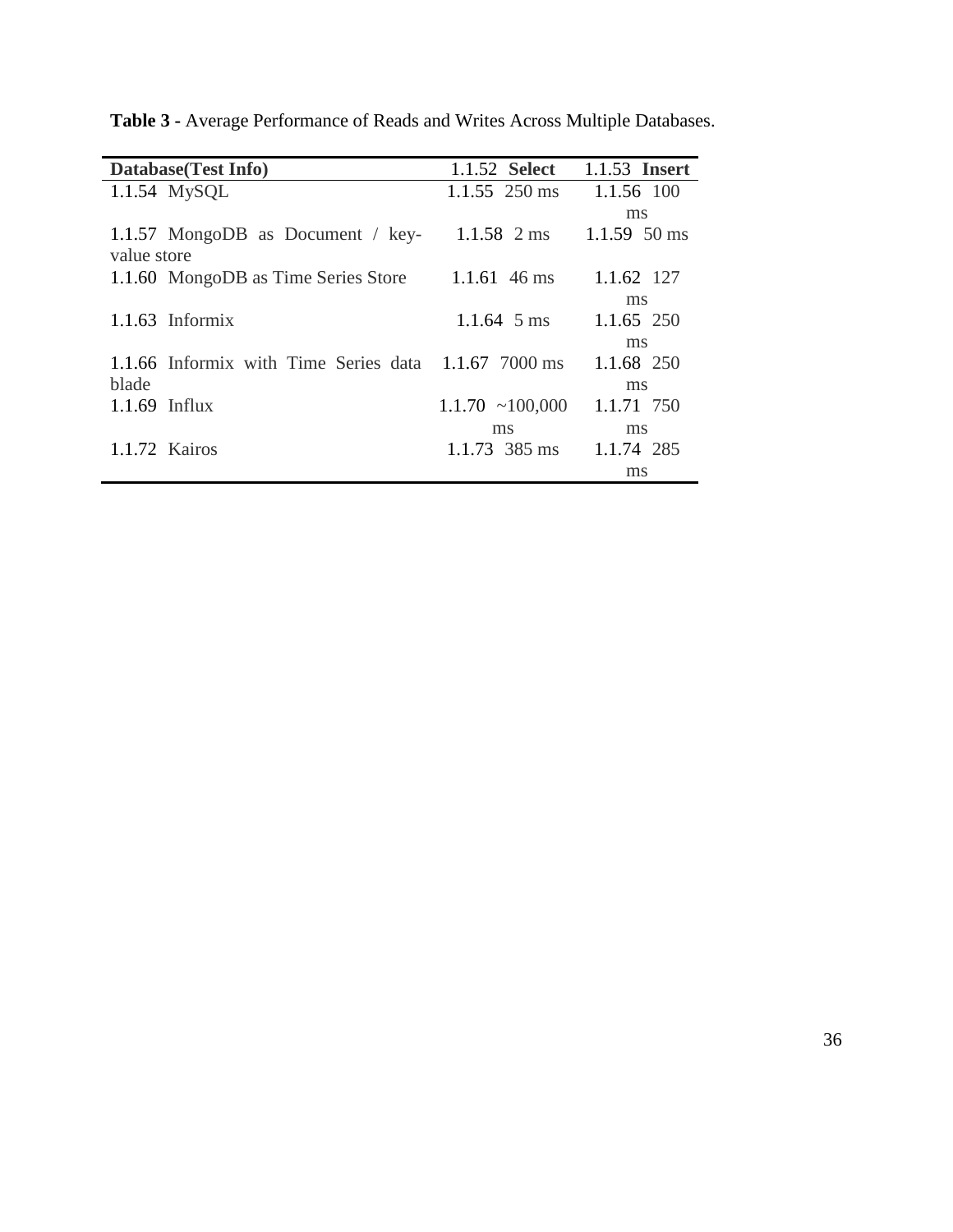

**Figure 4** - Graph Depicting Performance of Reads Across Multiple DB's